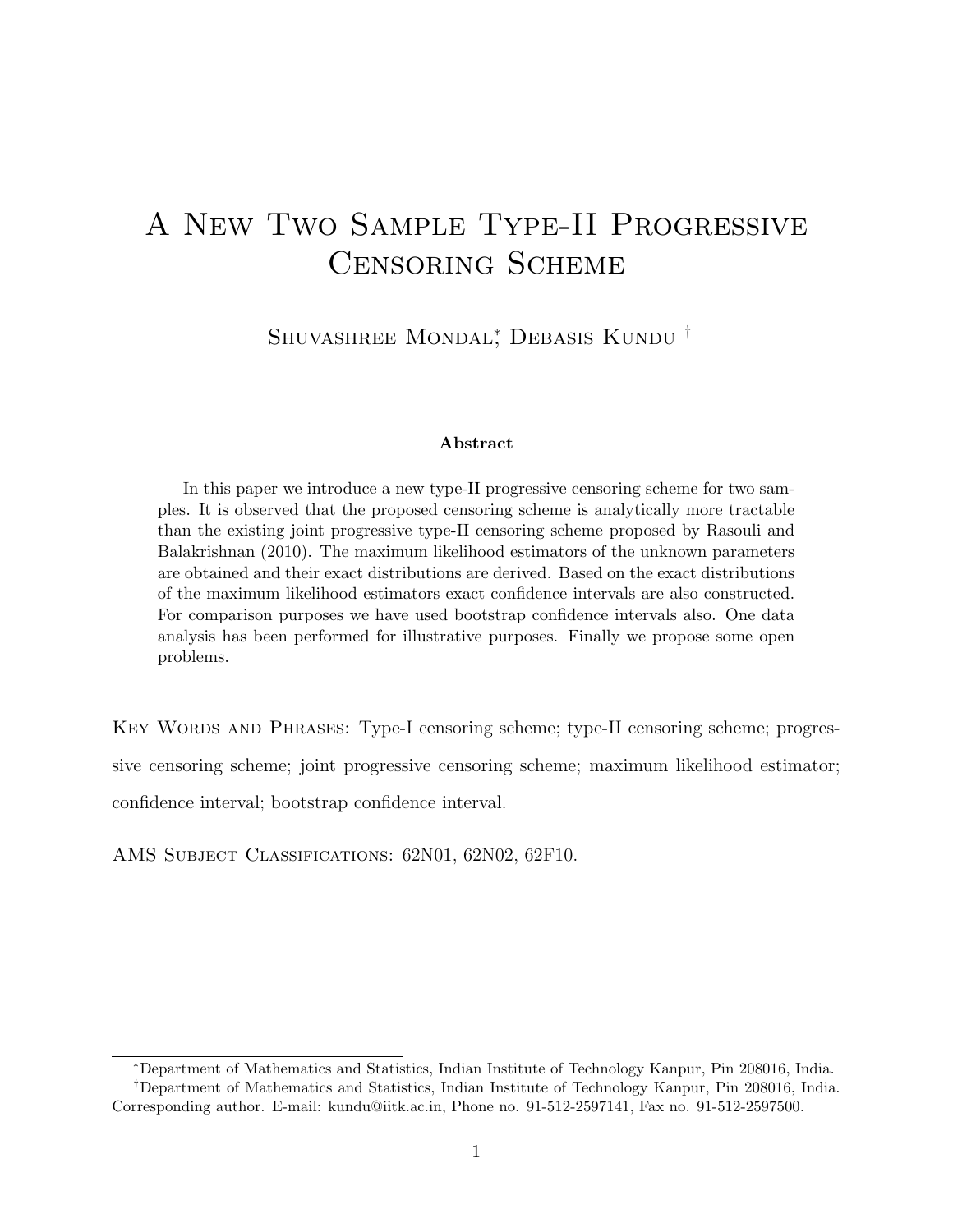## 1 INTRODUCTION

Different censoring schemes are extensively used in practice to make a life testing experiment to be more time and cost effective. In a type-I censoring scheme, the experiment is terminated at a prefixed time point. But it may happen that, no failure is observed during that time and it will lead to a very poor statistical analysis of the associated model parameters. To ensure a certain number of failures, type-II censoring scheme has been introduced in the literature. But in none of these censoring schemes any experimental unit can be removed during the experiment. The progressive censoring scheme allows to withdraw some experimental units during the experiment also. Different progressive censoring schemes have been introduced in the literature. The most popular one is known as the progressive type-II censoring scheme and it can be briefly described as follows. Suppose  $n$  identical units are put on a life testing experiment. The integer  $k < n$  is prefixed, and  $R_1, \ldots, R_k$  are k prefixed non-negative integers such that  $\sum R_i + k = n$ . At the time of the first failure,  $R_1$  units are chosen randomly from k the remaining  $n-1$  units and they are removed from the experiment. Similarly at the time of the second failure,  $R_2$  units are chosen randomly from the remaining  $n - R_1 - 2$  units and they are removed, and so on. Finally, at the time of  $k$ -th failure remaining  $R_k$  units are removed, and the experiment stops. Extensive work has been done during the last ten years on various aspects of different progressive censoring schemes. Interested readers may refer to the recent book by Balakrishnan and Cramer (2014) for a detailed account on different progressive censoring schemes and the related issues. See also Balakrishnan (2007), Pradhan and Kundu (2009) and Kundu (2008), in this respect.

Although extensive work has been done on different aspects of the progressive censoring schemes for one sample, not much work has been done related to two sample problems. Recently, Rasouli and Balakrishnan (2010) introduced the joint progressive type-II censoring for two samples. The joint progressive censoring scheme is quite useful to compare the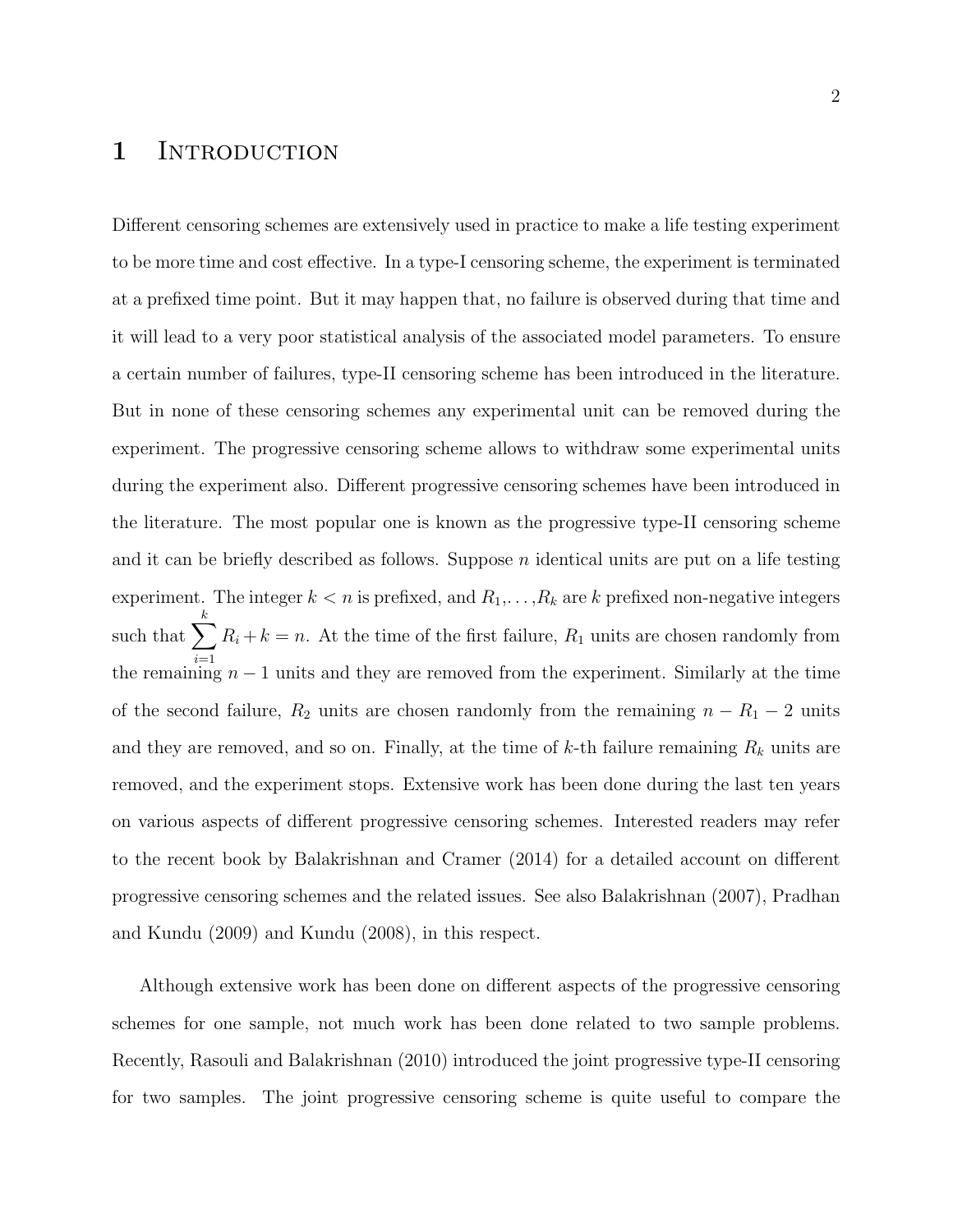3

lifetime distribution of products from different units which are being manufactured by two different lines in the same facility. The joint progressive censoring (JPC) scheme introduced by Rasouli and Balakrishnan (2010) can be briefly stated as follows. It is assumed that two samples of products of sizes m and n, respectively, are selected from these two lines of operation (say Line 1 and Line 2), and they are placed on a life testing experiment simultaneously. A type-II progressive censoring scheme is implemented on the combined sample of size  $N = m + n$  as follows. Let  $k < N$ , and  $R_1, \ldots, R_k$  are pre-fixed non-negative integers such that  $\sum$ k  $i=1$  $R_i + k = N$ . At the time of the first failure, it may be from Line 1 or Line 2,  $R_1$  units are chosen at random from the remaining combined  $N-1$  units which consists of  $S_1$  units from Line 1 and  $T_1$  units from Line 2, and they are removed from the experiment. Similarly at the time of the second failure from the combined  $N - 2 - R_1$ remaining units  $R_2$  items are chosen at random, which consists of  $S_2$  and  $T_2$  units from Line 1 and Line 2, respectively, are removed, and so on. Finally at the k-th failure remaining  $R_k = S_k + T_k$  units are removed from the experiment, and the experiment stops. Note that in a JPC, although  $R_j$ 's are pre-fixed,  $S_j$ 's and  $T_j$ 's are random quantities, and that makes the analysis more difficult. Rasouli and Balakrishnan (2010) provided the exact likelihood inference for two exponential populations under the proposed JPC scheme. See also Parsi and Bairamov (2009), Ashour and Abo-Kasem (2014), Balakrishnan and Su (2015) for some problems related to the JPC scheme.

In this paper we introduce a new joint progressive type-II censoring (NJPC) scheme. It is observed that the proposed NJPC scheme is easier to handle analytically, therefore the properties of the proposed estimators can be derived quite conveniently. It has some other advantages also. In this paper we provide the exact inference for two exponential populations under the NJPC scheme, although the results can be extended for other lifetime distributions also. We obtain the maximum likelihood estimators (MLEs) of the unknown parameters when it exist, and provide the exact distributions of the MLEs. The generation of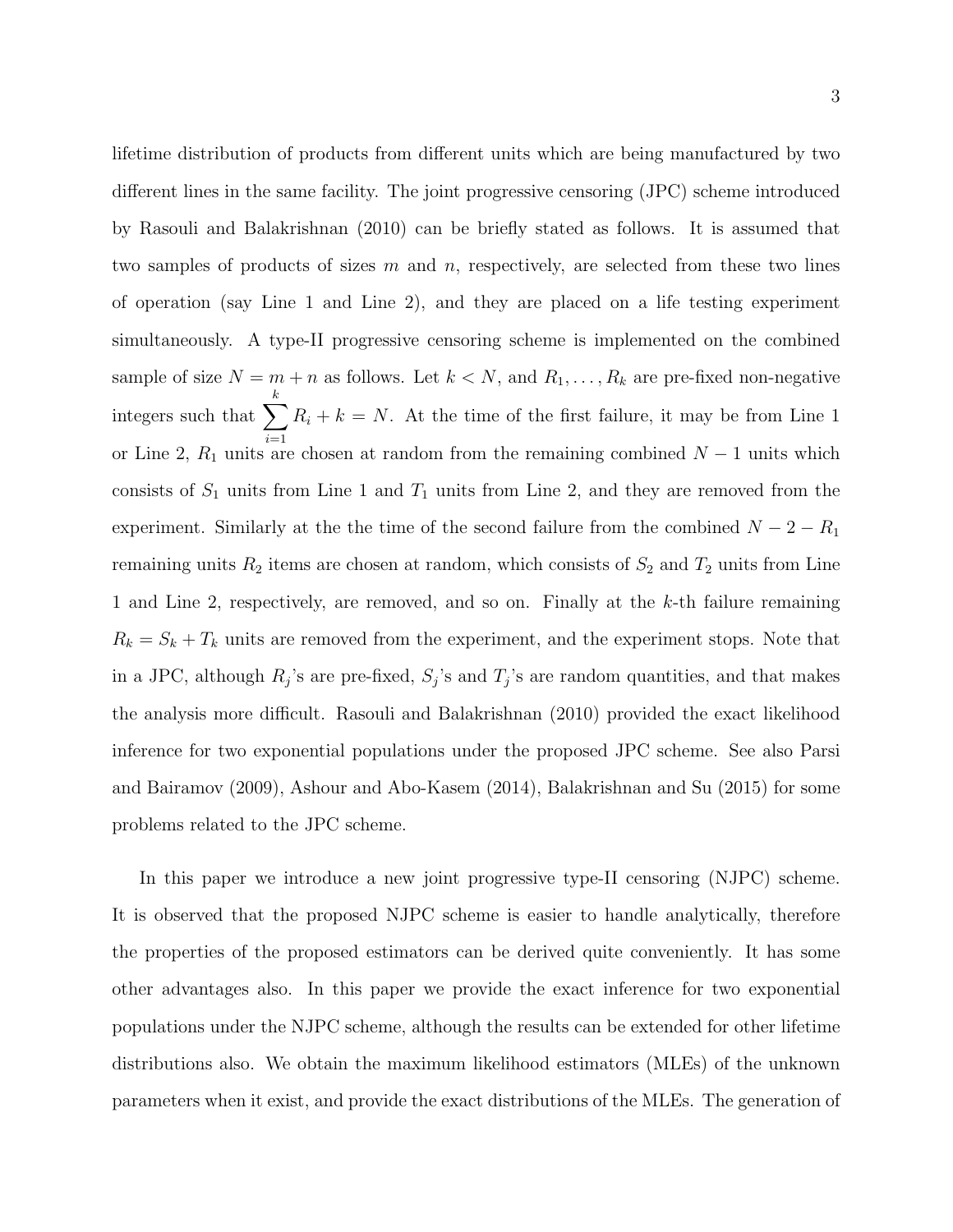samples from the NJPC are quite simple, hence the simulation experiments can be performed quite conveniently. It is observed that the MLEs obtained from the NJPC scheme satisfy the stochastic monotonicity properties stated by Balakrishnan and Iliopoulos (2009), hence the exact distribution of the MLEs can be used to construct the confidence intervals of the unknown parameters. For comparison purposes we proposed to use bootstrap confidence intervals also. Some simulation experiments are performed to compare the performances of the estimators based on JPC and NJPC. It is observed that the estimators based on NJPC behave better than the corresponding estimators based on JPC for certain censoring schemes. One data analysis has been performed for illustrative purposes.

The rest of the paper is organized as follows. In Section 2 we introduce the model and provide the necessary assumptions. The MLEs are obtained and their exact distributions are provided in Section 3. In Section 4 we provide a simple algorithm to simulate data from a NJPC scheme and obtain the expected time of the experiment. The construction of confidence intervals are provided in Section 5. Simulation results and the analysis of one data set are provided in Section 6. Finally in Section 7 we propose some open problems and conclude the paper.

## 2 MODEL DESCRIPTION AND MODEL ASSUMPTION

Suppose we have products from two different populations. We draw a random sample of size m from population one (Pop-1) and a random sample of size n from population two (Pop-2). We place two independent samples simultaneously on a life testing experiment. The proposed NJPC can be described as follows. Let  $k < \min\{m, n\}$  be the total number of failures to be observed and  $R_1, \ldots, R_{k-1}$  are such that  $\sum$  $k-1$  $i=1$  $(R_i + 1) < \min\{m, n\}$ . Suppose the first failure takes place at the time point  $W_1$  and it comes from Pop-1, then  $R_1$  units are randomly chosen from the remaining  $m-1$  surviving units of Pop-1 and they are removed.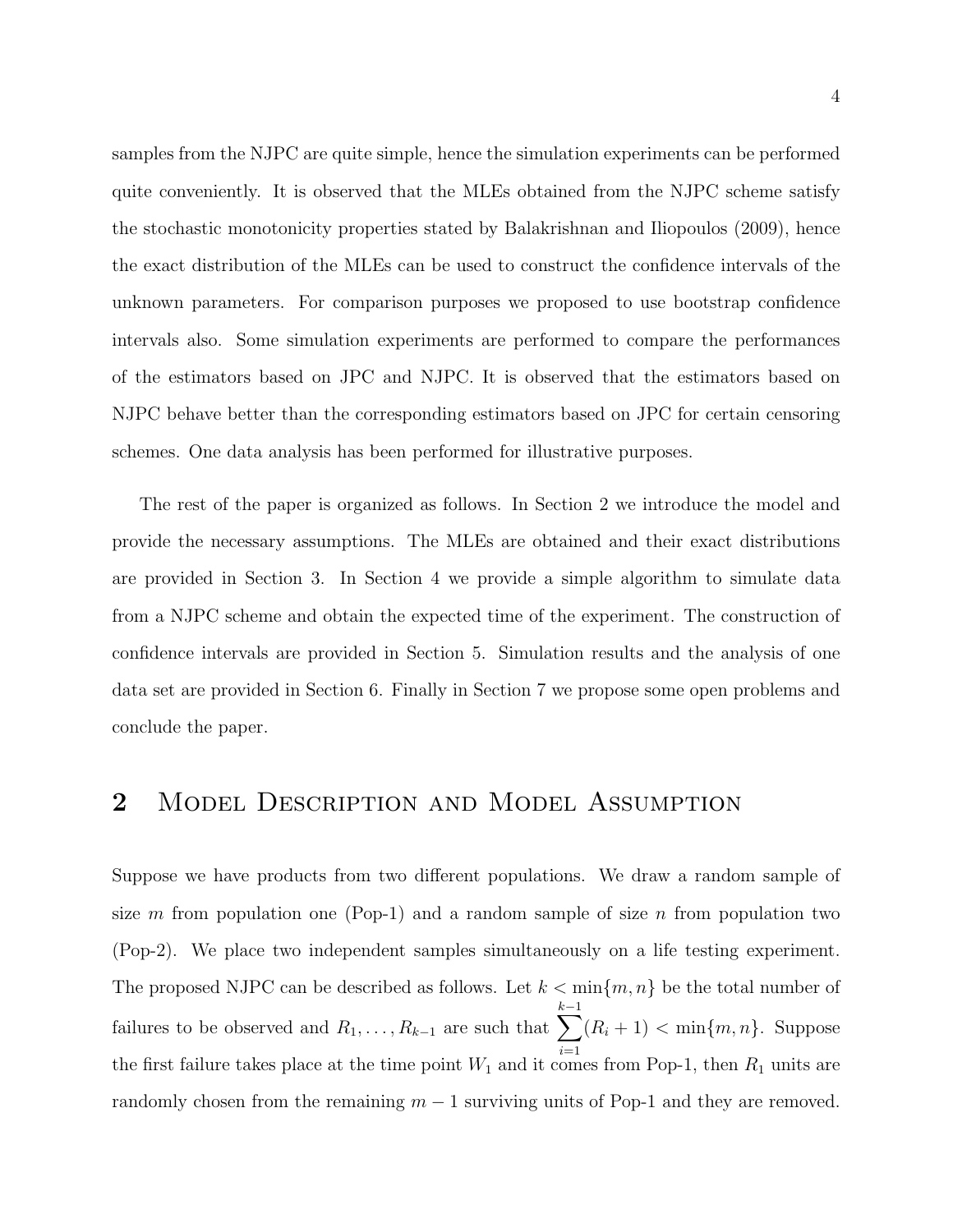At the same time  $(R_1 + 1)$  units are randomly chosen from *n* surviving units of Pop-2 and they are removed. Suppose the next failure takes place at the time point  $W_2$  and it comes from Pop-2, then  $R_2+1$  units are chosen at random from the remaining  $m-1-R_1$  surviving units of Pop-1, and they are removed. At the same time  $R_2$  units are chosen at random from the remaining  $n-2-R_1$  surviving units of Pop-2, and they are removed, and so on. Finally, at the time of the k-th failure, it may be either from Pop-1 or from Pop-2, all the remaining items from both the populations are removed and the experiment stops.

We further define a new set of random variables  $Z_1, \ldots, Z_k$ , where  $Z_j = 1$  if the j-th failure takes place from Pop-1 and  $Z_j = 0$ , otherwise. Hence for a NJPC scheme, the data will be of the form  $(\mathbf{W}, \mathbf{Z})$ , where  $W = (W_1, \ldots, W_k)$ ,  $W_1 \leq \ldots \leq W_k$  and  $Z = (Z_1, \ldots, Z_k)$ . Schematically, NJPC can be described as follows.

Case-I: k-th failure comes from Pop-1

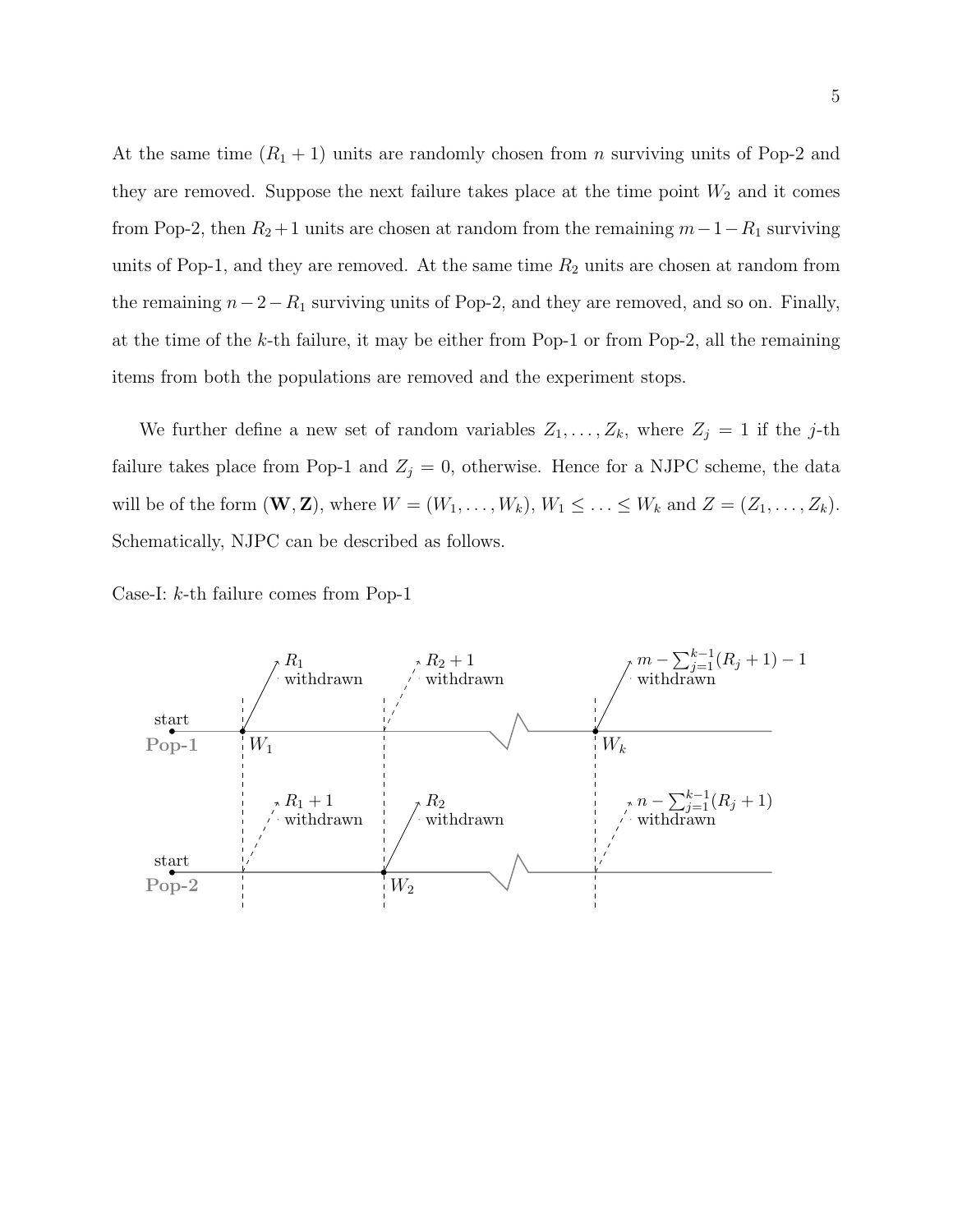Case-II: k-th failure comes from Pop-2



Suppose  $X_1, \ldots, X_m$  denote the lifetimes of m units of Pop-1, and it is assumed that they are independent and identically distributed (i.i.d.) exponential random variables with mean  $\theta_1$  (Exp( $\theta_1$ )). Similarly, it is assumed that  $Y_1, \ldots, Y_n$  denote the lifetimes of n units of Pop-2, and they are i.i.d exponential random variables with mean  $\theta_2$ .

# 3 Maximum likelihood estimators And Their Exact **DISTRIBUTIONS**

#### 3.1 Maximum Likelihood Estimators

For a given sampling scheme  $m, n, k$  and  $R_1, \ldots, R_{k-1}$  based on the observation  $(\mathbf{W}, \mathbf{Z})$  the likelihood function can be written as

$$
L(\theta_1, \theta_2 | \mathbf{w}, \mathbf{z}) = C \frac{1}{\theta_1^{m_k}} \frac{1}{\theta_2^{n_k}} e^{-\left(\frac{A_1}{\theta_1} + \frac{A_2}{\theta_2}\right)};
$$
\n(1)

where the normalizing constant  $C = \prod$ k  $i=1$  $[(m-\sum$ i−1  $j=1$  $(R_j + 1))z_i + (n - \sum$ i−1  $j=1$  $(R_j + 1)(1 - z_i)],$  $A_1 = \sum$  $k-1$  $i=1$  $(R_i + 1)w_i + (m - \sum)$  $k-1$  $i=1$  $(R_i + 1) w_k, A_2 = \sum$  $k-1$  $i=1$  $(R_i + 1)w_i + (n - \sum)$  $k-1$  $i=1$  $(R_i + 1)w_k,$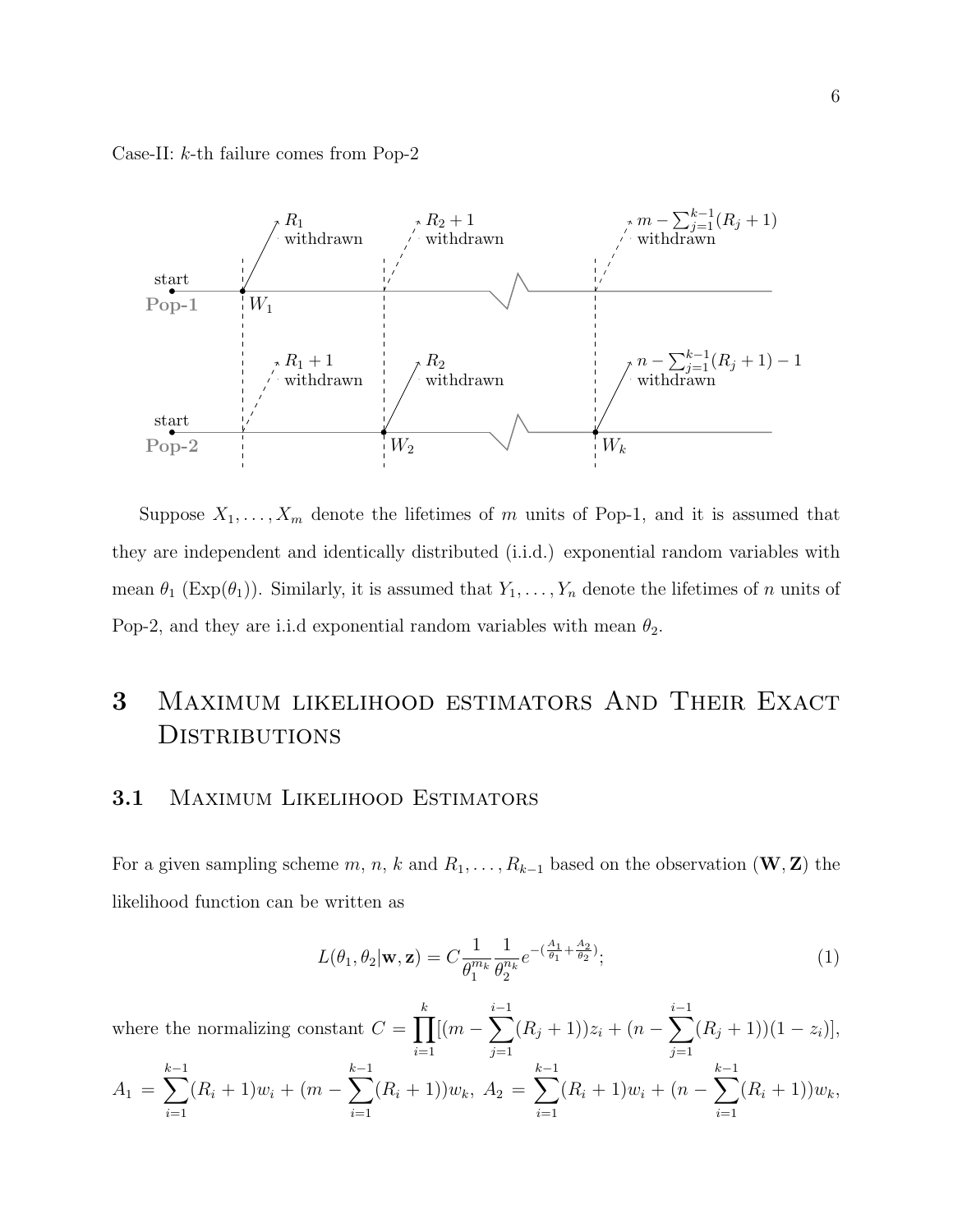$m_k = \sum$ k  $i=1$  $z_i, n_k = \sum_{i=1}^k (1 - z_i) = k - m_k$ . From (1) it follows that  $(m_k, n_k, A_1, A_2)$  is the joint complete sufficient statistics of the unknown parameters  $(\theta_1, \theta_1)$ . It is immediate that the MLEs of both  $\theta_1$  and  $\theta_2$  exist when  $1 \leq m_k \leq k-1$ , and they are as follows:

$$
\widehat{\theta}_1 = \frac{A_1}{m_k}
$$
 and  $\widehat{\theta}_2 = \frac{A_2}{n_k}$ 

.

Hence  $(\widehat{\theta}_1, \widehat{\theta}_2)$  is the conditional MLE of  $(\theta_1, \theta_2)$ , conditioning on  $1 \leq m_k \leq k - 1$ .

## 3.2 JOINT AND MARGINAL DISTRIBUTIONS

In this section we provide the joint and marginal distribution function of  $\hat{\theta}_1$  and  $\hat{\theta}_2$  based on the joint and marginal moment generating function (MGF) approach. Lemma 1 is needed for further development.

Lemma 1:

$$
P(m_k = r) = \sum_{\mathbf{z} \in Q_r} \left\{ \prod_{i=1}^k \frac{(m - \sum_{j=1}^{i-1} (R_j + 1))z_i + (n - \sum_{j=1}^{i-1} (R_j + 1))(1 - z_i)}{(m - \sum_{j=1}^{i-1} (R_j + 1))\theta_2 + (n - \sum_{j=1}^{i-1} (R_j + 1))\theta_1} \right\} \theta_1^{k-r} \theta_2^r,
$$
\nwhere  $Q_r = \left\{ \mathbf{z} = (z_1, \dots, z_k) : \sum_{i=1}^k z_i = r \right\}; r = 0, \dots, k.$ 

PROOF: See in the Appendix.

Note that when  $m = n$ , then

$$
P(m_k = r) = {k \choose r} \left(\frac{\theta_2}{\theta_1 + \theta_2}\right)^r \left(\frac{\theta_2}{\theta_1 + \theta_2}\right)^{k-r}; \quad r = 0, \dots, k. \tag{2}
$$

Now we provide the joint moment generating function (MGF) of  $(\widehat{\theta}_1, \widehat{\theta}_2)$  conditioning on  $1 \leq m_k \leq k-1.$ 

THEOREM 1: The joint MGF of  $(\widehat{\theta}_1, \widehat{\theta}_2)$  conditioning on  $1 \leq m_k \leq k-1$  is given by

$$
M_{\hat{\theta}_1, \hat{\theta}_2}(t_1, t_2) = \frac{\sum_{r=1}^{k-1} P(m_k = r) \prod_{s=1}^k (1 - \alpha_{sr} t_1 - \beta_{sr} t_2)^{-1}}{P(1 \le m_k \le k - 1)},
$$
\n(3)

Г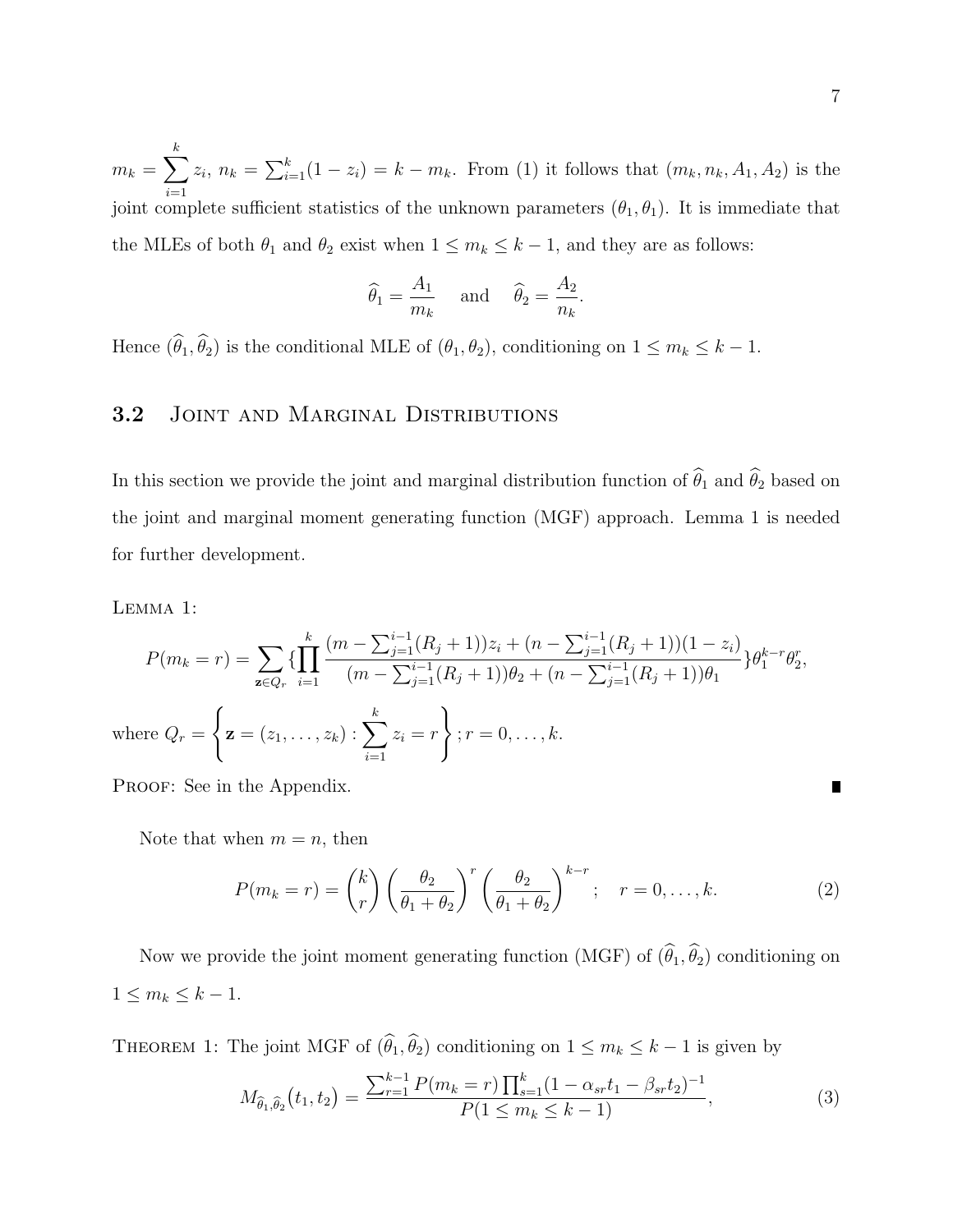where

$$
\alpha_{sr} = \frac{(m - \sum_{i=1}^{s-1} (R_i + 1))\theta_1 \theta_2}{r\{(m - \sum_{i=1}^{s-1} (R_i + 1))\theta_2 + (n - \sum_{i=1}^{s-1} (R_i + 1))\theta_1\}}
$$
  

$$
\beta_{sr} = \frac{(n - \sum_{i=1}^{s-1} (R_i + 1))\theta_1 \theta_2}{(k - r)\{(m - \sum_{i=1}^{s-1} (R_i + 1))\theta_2 + (n - \sum_{i=1}^{s-1} (R_i + 1))\theta_1\}}.
$$

PROOF: See in the Appendix.

Using Theorem 1, we immediately get the following corollary.

COROLLARY 1: Conditioning on  $1 \le m_k \le k-1$ , the marginal MGF of  $\widehat{\theta}_1$  and  $\widehat{\theta}_2$  are given by

$$
M_{\hat{\theta}_1}(t) = \frac{\sum_{r=1}^{k-1} P(m_k = r) \prod_{s=1}^k (1 - \alpha_{sr} t)^{-1}}{P(1 \le m_k \le k - 1)} \text{ and}
$$
  

$$
M_{\hat{\theta}_2}(t) = \frac{\sum_{r=1}^{k-1} P(m_k = r) \prod_{s=1}^k (1 - \beta_{sr} t)^{-1}}{P(1 \le m_k \le k - 1)},
$$

respectively.

Hence we have the PDFs of  $\widehat\theta_1$  and  $\widehat\theta_2$  as follows.

THEOREM 2: Conditioning on  $1 \leq m_k \leq k-1$ , the PDF of  $\widehat{\theta}_1$  is given by

$$
f_{\hat{\theta}_1}(t) = \frac{\sum_{r=1}^{k-1} P(m_k = r) g_{X_r}(t)}{P(1 \le m_k \le k - 1)}.
$$
\n(4)

Here  $X_r \stackrel{d}{=} \sum$ k  $s=1$  $U_{sr}$ , where  $U_{sr} \sim \text{Exp}(\alpha_{sr})$  and they are independently distributed. Also,  $g_{X_r}(t)$  is the PDF of  $X_r$ , and when  $m \neq n$ ,

$$
g_{X_r}(t) = \prod_{s=1}^k \frac{1}{\alpha_{sr}} \times \sum_{s=1}^k \frac{e^{-\frac{t}{\alpha_{sr}}}}{\prod_{j=1, j \neq s}^k (\frac{1}{\alpha_{jr}} - \frac{1}{\alpha_{sr}})}; \quad t > 0,
$$

and 0, otherwise. When  $m = n$ ,

$$
g_{X_r}(t) = \frac{1}{\Gamma(k)\alpha_r^k} t^{k-1} e^{-\frac{t}{\alpha_r}}; \quad t > 0,
$$

.

and 0, otherwise. Here  $\alpha_r =$  $\theta_1\theta_2$  $r(\theta_1 + \theta_2)$   $\blacksquare$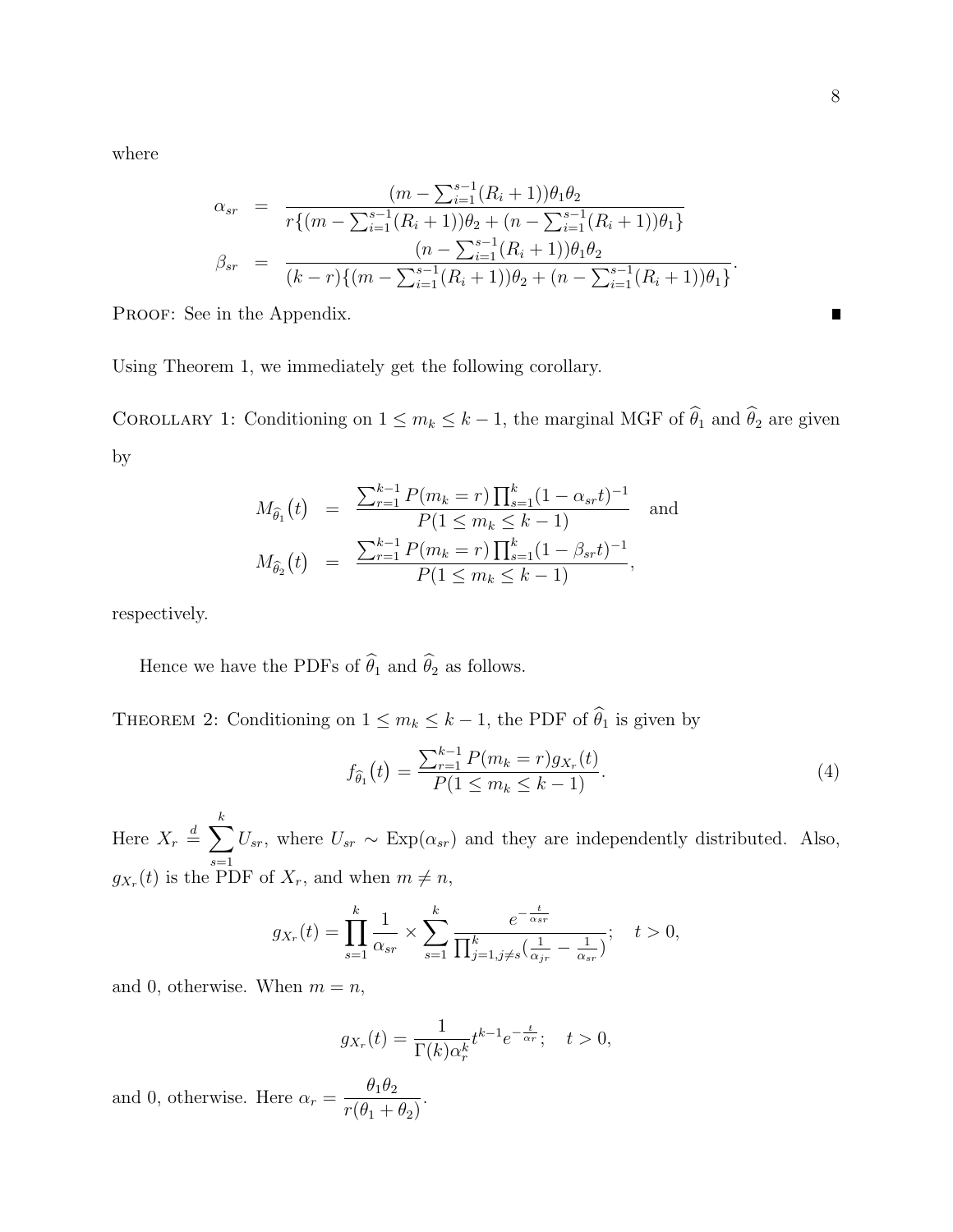The PDF of  $\widehat{\theta}_2$  is given by

$$
f_{\hat{\theta}_2}(t) = \frac{\sum_{r=1}^{k-1} P(m_k = r) g_{Y_r}(t)}{P(1 \le m_k \le k - 1)}.
$$
\n(5)

Here  $Y_r \stackrel{d}{=} \sum_{s=1}^k V_{sr}$ , where  $V_{sr} \sim \text{Exp}(\beta_{sr})$  and they are independently distributed. Also,  $g_{Y_r}(t)$  is the PDF of  $Y_r$ , and when  $m \neq n$ ,

$$
g_{Y_r}(t) = \prod_{s=1}^k \frac{1}{\beta_{sr}} \times \sum_{s=1}^k \frac{e^{-\frac{t}{\beta_{sr}}}}{\prod_{j=1, j \neq s}^k (\frac{1}{\beta_{jr}} - \frac{1}{\beta_{sr}})}; \quad t > 0,
$$

and 0, otherwise. When  $m = n$ ,

$$
g_{Y_r}(t) = \frac{1}{\Gamma(k)\beta_r^k} t^{k-1} e^{-\frac{t}{\beta_r}}; \quad t > 0,
$$

.

and 0, otherwise. Here  $\beta_r =$  $\theta_1\theta_2$  $(k - r)(\theta_1 + \theta_2)$ 

PROOF: It immediately follows from Corollary 1.

REMARK: The distribution of the MLE is a mixture of  $k-1$  components, where each component is a sum of k independent exponentially distributed random variables. When  $m = n$ , it is a weighted mixture of gamma distributions.

We can easily obtain the moments of  $\widehat{\theta}_1$  and  $\widehat{\theta}_2$ . When  $m \neq n$ , the first two moments are

$$
E(\hat{\theta}_{1}) = \frac{\sum_{r=1}^{k-1} P(m_{k} = r) \sum_{s=1}^{k} \alpha_{sr}}{P(1 \le m_{k} \le k - 1)}
$$
  
\n
$$
E(\hat{\theta}_{1}^{2}) = \frac{\sum_{r=1}^{k-1} P(m_{k} = r) (2 \sum_{s=1}^{k} \alpha_{sr}^{2} + \sum_{i \ne j} \alpha_{ir} \alpha_{jr})}{P(1 \le m_{k} \le k - 1)}
$$
  
\n
$$
E(\hat{\theta}_{2}) = \frac{\sum_{r=1}^{k-1} P(m_{k} = r) \sum_{s=1}^{k} \beta_{sr}}{P(1 \le m_{k} \le k - 1)}
$$
  
\n
$$
E(\hat{\theta}_{2}^{2}) = \frac{\sum_{r=1}^{k-1} P(m_{k} = r) (2 \sum_{s=1}^{k} \beta_{sr}^{2} + \sum_{i \ne j} \beta_{ir} \beta_{jr})}{P(1 \le m_{k} \le k - 1)}.
$$

When  $m = n$ ,

$$
E(\widehat{\theta}_1) = \frac{\sum_{r=1}^{k-1} P(m_k = r) k \alpha_r}{P(1 \le m_k \le k - 1)} \quad \text{and} \quad E(\widehat{\theta}_1^2) = \frac{\sum_{r=1}^{k-1} P(m_k = r) k (k+1) \alpha_r^2}{P(1 \le m_k \le k - 1)}
$$

 $\blacksquare$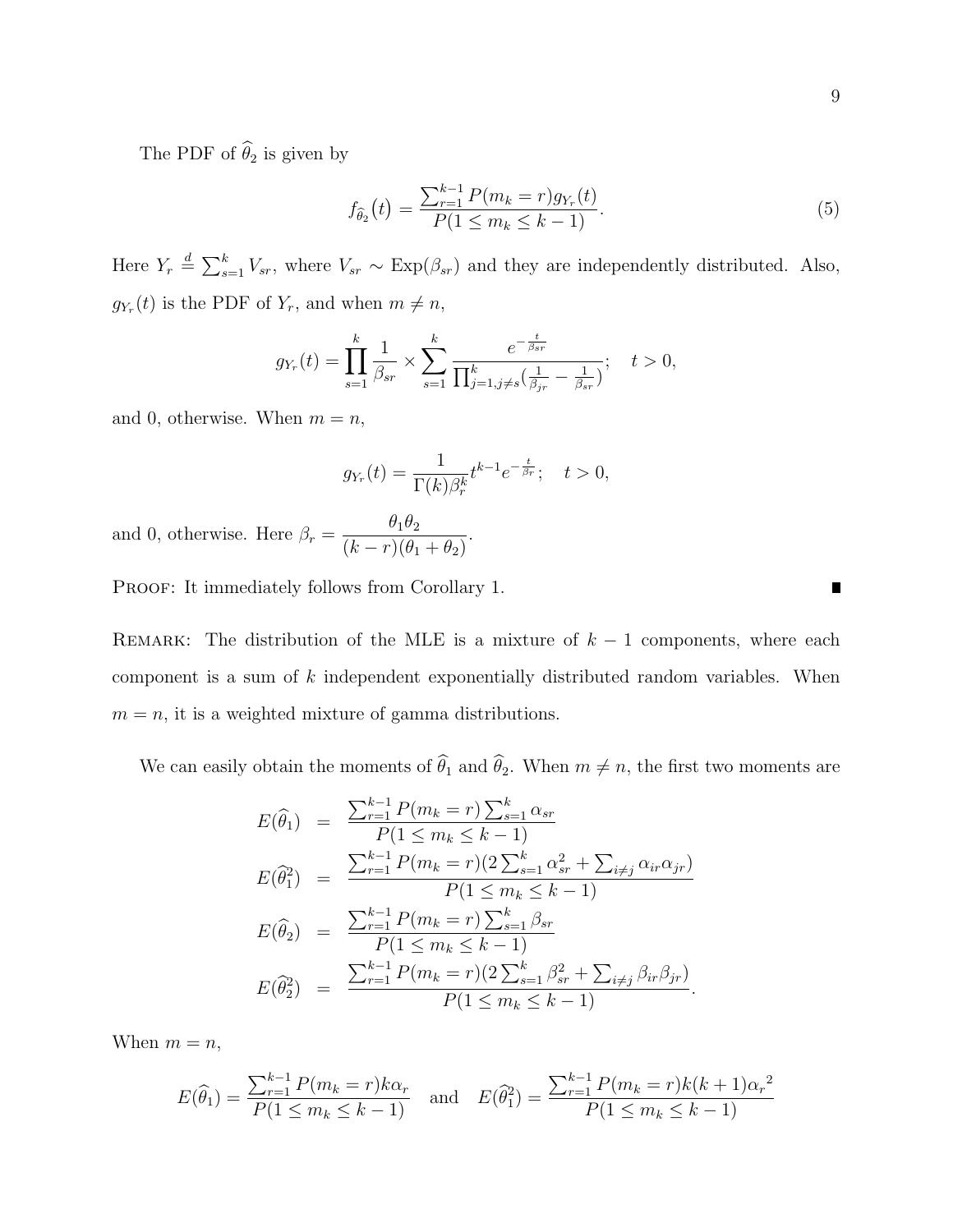$$
E(\widehat{\theta}_2) = \frac{\sum_{r=1}^{k-1} P(m_k = r) k \beta_r}{P(1 \le m_k \le k - 1)} \quad \text{and} \quad E(\widehat{\theta}_2^2) = \frac{\sum_{r=1}^{k-1} P(m_k = r) k (k+1) \beta_r^2}{P(1 \le m_k \le k - 1)}.
$$

Here  $\alpha_r$  and  $\beta_r$  are same as defined before, and  $P(m_k = r)$  is given by (2).

Now to get an idea about the shape of the PDFs of  $\hat{\theta}_1$  and  $\hat{\theta}_2$ , for different censoring schemes, we have plotted in Figures 1 to 4 the PDFs of  $\hat{\theta}_1$  and  $\hat{\theta}_2$  along with the histograms of  $\widehat\theta_1$  and  $\widehat\theta_2$  based on 10,000 replications.



Figure 1: Histogram of  $\hat{\theta}_1$  and  $\hat{\theta}_2$  along with its PDF,taking  $\theta_1 = .5$ ,  $\theta_2 = 1$ ,  $m = 20$ ,  $n = 25$ ,  $k = 8, R = (7, 0_{(6)})$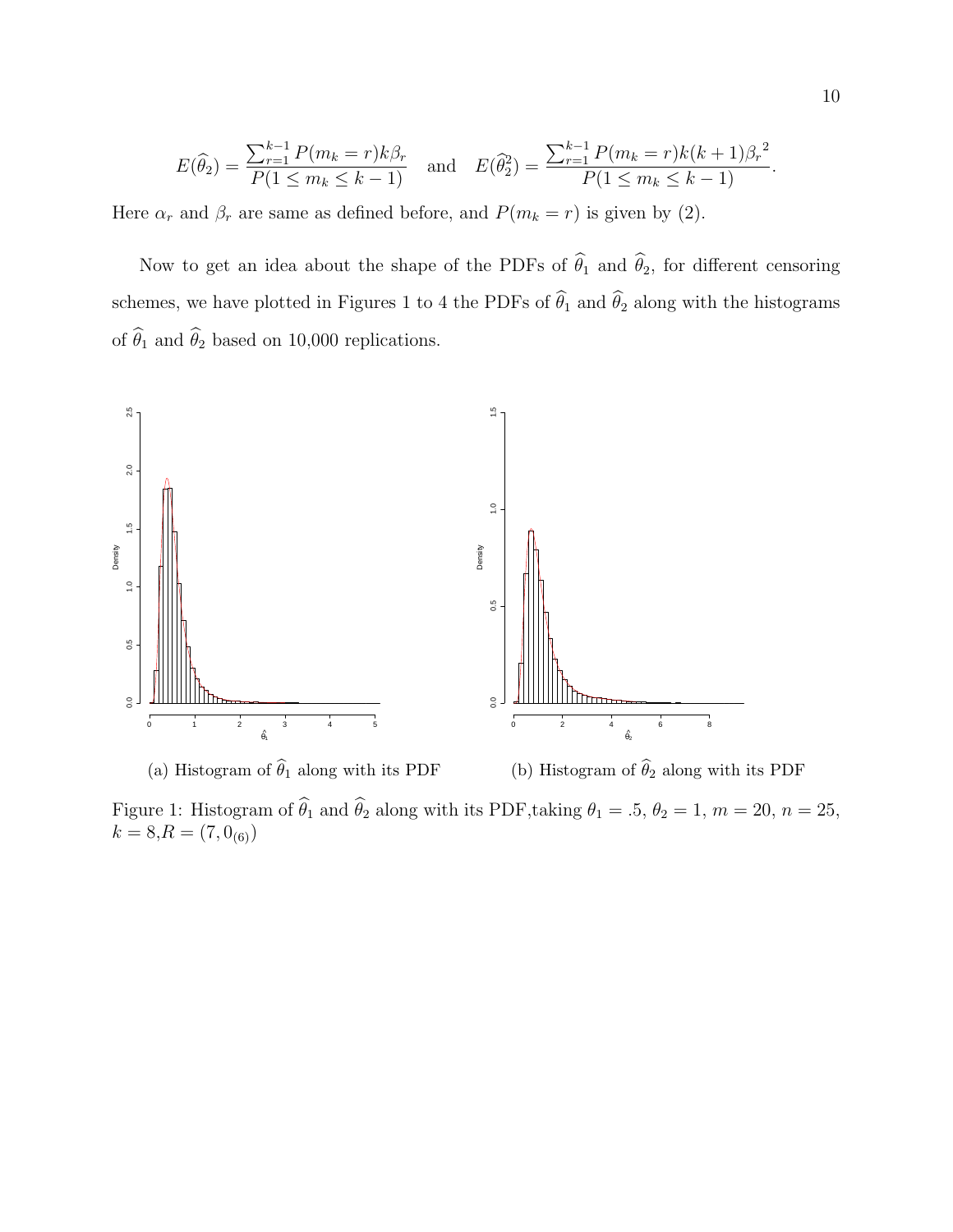

Figure 2: Histogram of  $\theta_1$  and  $\theta_2$  along with its PDF,taking  $\theta_1 = .5$ ,  $\theta_2 = 1.5$ ,  $m = 20$ ,  $n = 25, k = 8, R = (7, 0)_{(6)}$ 



Figure 3: Histogram of  $\hat{\theta}_1$  and  $\hat{\theta}_2$  along with its PDF,taking  $\theta_1 = .5$ ,  $\theta_2 = 1$ ,  $m = 20$ ,  $n = 25$ ,  $k = 6, R = (2_{(5)})$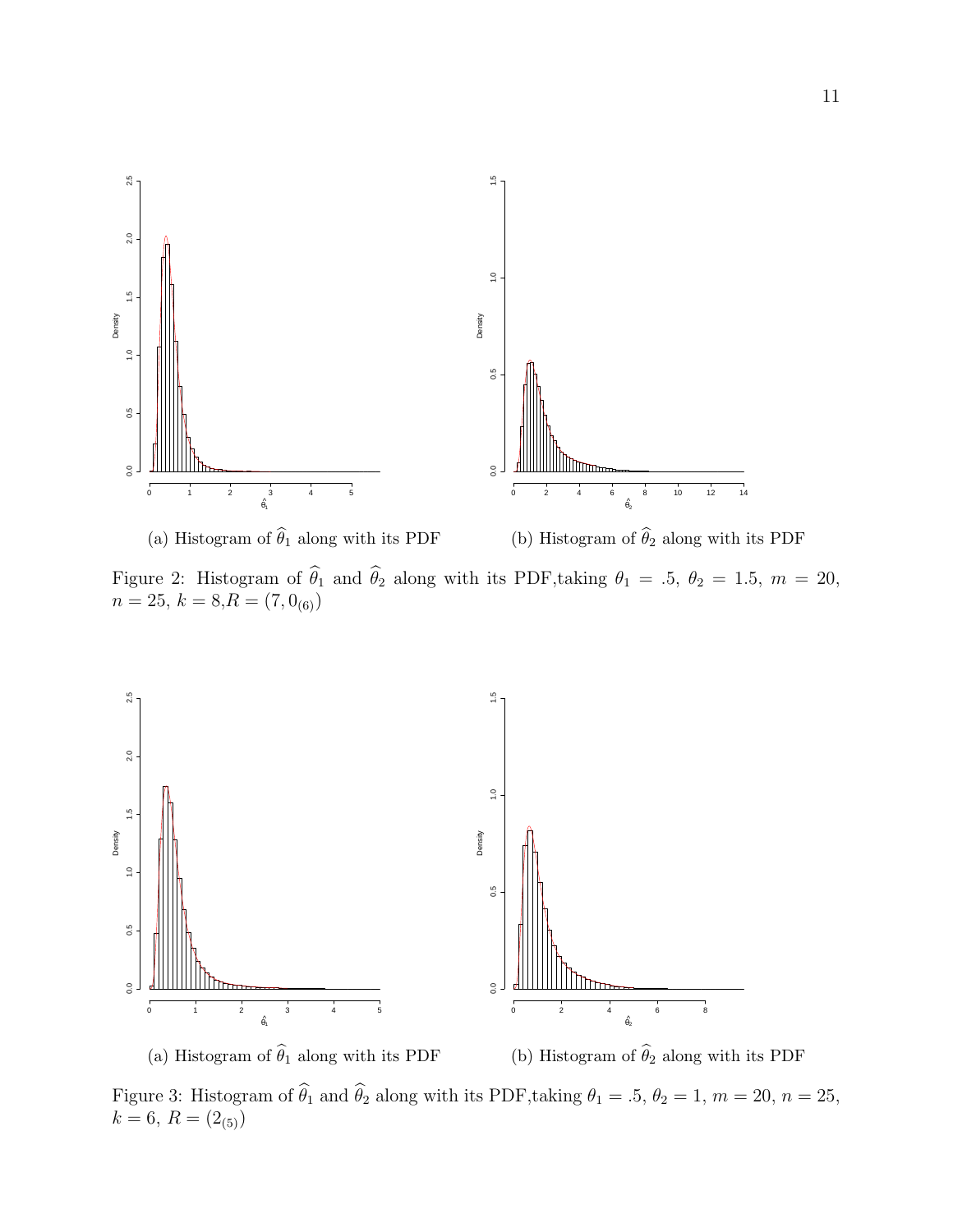

Figure 4: Histogram of  $\hat{\theta}_1$  and  $\hat{\theta}_2$  along with its PDF,taking  $\theta_1 = .5$ ,  $\theta_2 = 1.5$ ,  $m = 20$ ,  $n = 25, k = 6, R = (2_{(5)})$ 

Some of the points are quite clear from the PDFs of  $\hat{\theta}_1$  and  $\hat{\theta}_2$ . The PDFs of both  $\hat{\theta}_1$  and  $\hat{\theta}_2$  are unimodal and are right skewed for different parameter values and for different sample sizes. Moreover, in all the cases it is observed that the modes of the PDFs are very close to the corresponding true parameter values, as expected.

# 4 Generation of the Data and the Expected Exper-IMENTAL TIME

It is observed that for the proposed NJPC scheme, it is quite simple to generate samples for a given censoring scheme, hence simulation experiments can be performed quite efficiently. In this section we provide an algorithm to generate sample from a given NJPC scheme. This algorithm is based on the following lemma.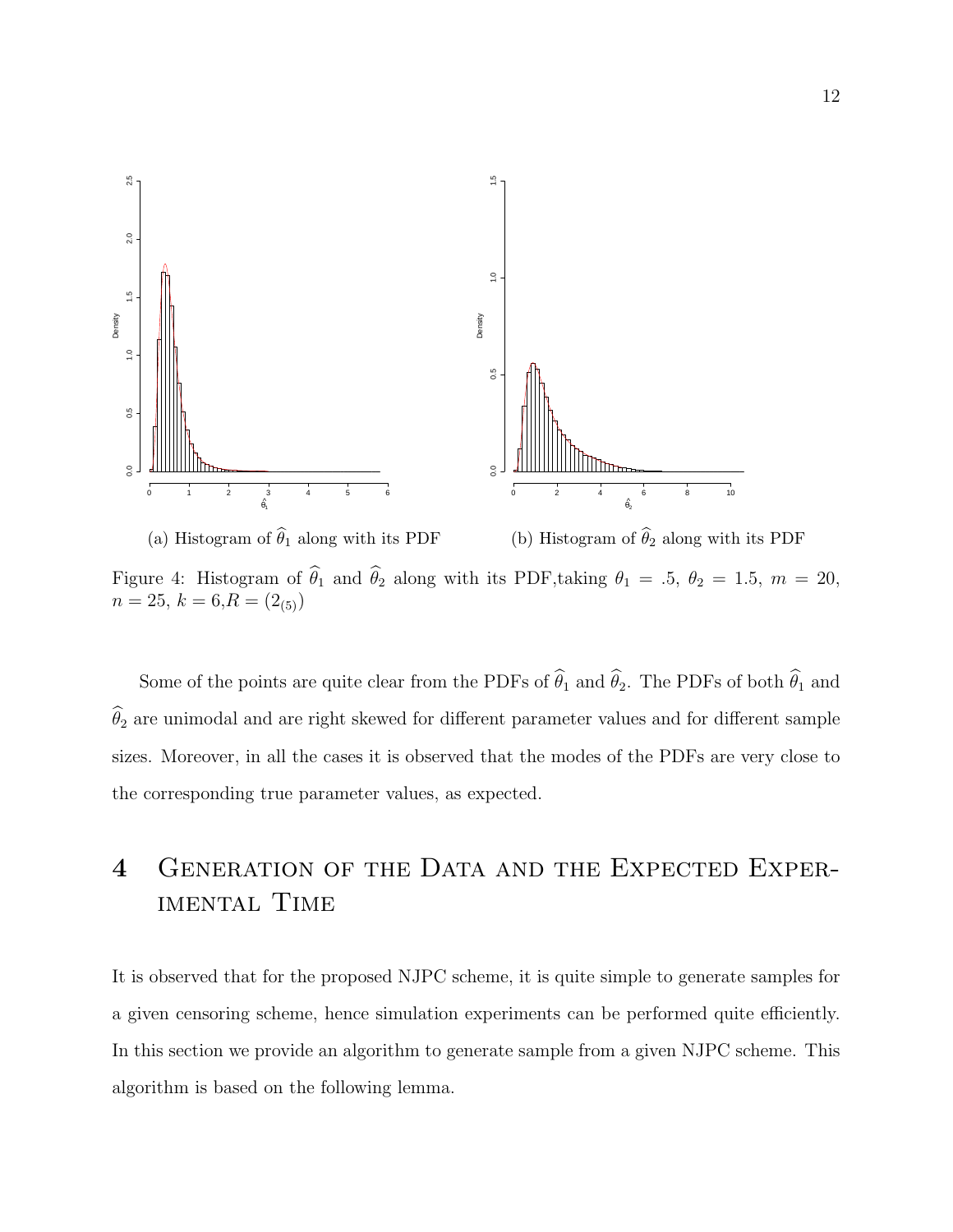LEMMA 2: If  $W_1 \leq \ldots \leq W_k$  are the ordered lifetime from a NJPC, then

$$
W_i \stackrel{d}{=} \sum_{s=1}^i V_s,
$$

where  $V_s$ 's are independent random variables such that

$$
V_s \sim \text{Exp}\left(\frac{1}{E_s}\right)
$$
,  $E_s = \frac{(m - \sum_{j=1}^{s-1} (R_j + 1))}{\theta_1} + \frac{(n - \sum_{j=1}^{s-1} (R_j + 1))}{\theta_2}$ .

PROOF: See in the Appendix.

Now we can use the following algorithm to generate  $(\mathbf{W}, \mathbf{Z})$  for a given  $n, m, k, R_1, \ldots, R_{k-1}$ . Algorithm:

- Step 1: Compute  $E_s$ , for  $s = 1, \ldots, k$ .
- Step 2: Generate  $V_s \sim \text{Exp}\left(\frac{1}{F_s}\right)$  $E_s$  $\setminus$  $s=1,\ldots,k.$
- Step 3: Compute  $W_i = \sum$ i  $s=1$  $V_s, i = 1, \ldots, k.$
- Step 4: Generate  $Z_i \sim \text{Bin}(1, p_i), i = 1, \ldots, k$ , where

$$
p_i = \frac{(m - \sum_{j=1}^{i-1} (R_j + 1))\theta_2}{(m - \sum_{j=1}^{i-1} (R_j + 1))\theta_2 + (n - \sum_{j=1}^{i-1} (R_j + 1))\theta_1}.
$$

Using Lemma 2, we can easily obtain the expected experimental time as

$$
E(W_k) = \sum_{s=1}^{k} E(V_s) = \sum_{s=1}^{k} \frac{1}{E_s}.
$$

и

 $\blacksquare$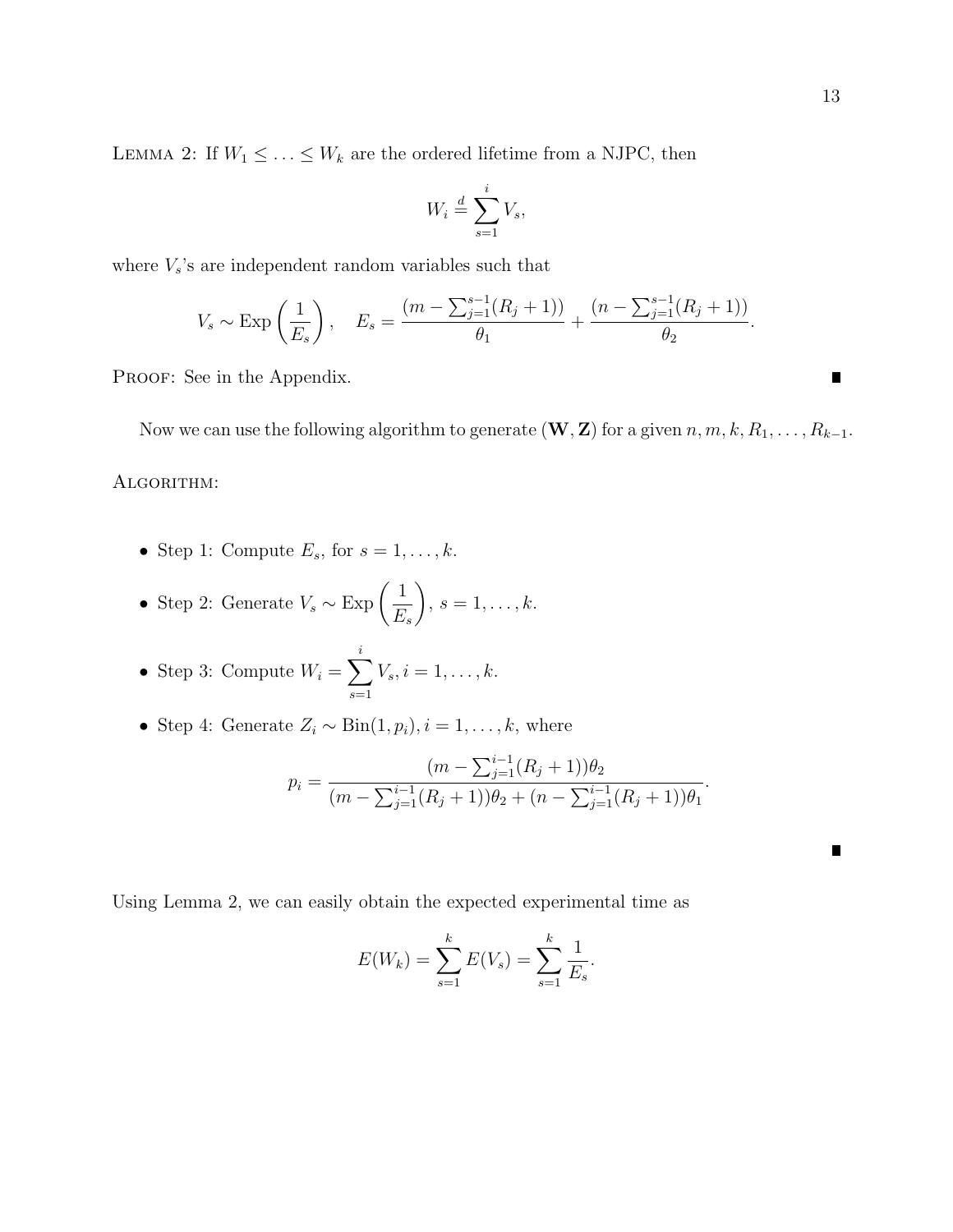## 5 CONSTRUCTION OF CONFIDENCE INTERVAL

#### 5.1 EXACT CONFIDENCE INTERVAL

Based on the assumptions that  $P_{\theta_1}(\theta_1 > t)$  is a strictly increasing function of  $\theta_1$  for any point  $t > 0$  when  $\theta_2$  is fixed, a 100(1 –  $\alpha$ )% exact confidence interval of  $\theta_1$  can be constructed. Similarly, based on the assumption that  $P_{\theta_2}(\theta_2 > t)$  is a strictly increasing function of  $\theta_2$  for any point t when  $\theta_1$  is fixed, a 100(1-α)% exact confidence interval of  $\theta_2$  can be constructed as follows, see for example Lehmann and Romano (2005).

Conditioning on  $1 \le m_k \le k - 1$ , a  $100(1 - \alpha)\%$  exact confidence interval for  $\theta_1$  as  $(\theta_{1L}, \theta_{1U})$  can be obtained by solving the following two nonlinear equations keeping  $\theta_2$  fixed.

$$
\begin{cases}\nP_{\theta_{1L}}(\widehat{\theta}_1 > \widehat{\theta}_{1obs} | 1 \le m_k \le k - 1) = \frac{\alpha}{2}, \\
P_{\theta_{1U}}(\widehat{\theta}_1 > \widehat{\theta}_{1obs} | 1 \le m_k \le k - 1) = 1 - \frac{\alpha}{2}.\n\end{cases} \tag{6}
$$

Similarly, conditioning on  $1 \le m_k \le k-1$ , a  $100(1-\alpha)\%$  exact confidence interval for  $\theta_2$  as  $(\theta_{2L}, \theta_{2U})$  can be obtained by solving the following nonlinear equations keeping  $\theta_1$  fixed.

$$
\begin{cases}\nP_{\theta_{2L}}(\widehat{\theta}_2 > \widehat{\theta}_{2obs} | 1 \le m_k \le k - 1) = \frac{\alpha}{2}, \\
P_{\theta_{2U}}(\widehat{\theta}_2 > \widehat{\theta}_{2obs} | 1 \le m_k \le k - 1) = 1 - \frac{\alpha}{2}.\n\end{cases} \tag{7}
$$

In practice to compute  $(\theta_{1L}, \theta_{1U})$ , we replace  $\theta_2$  by its MLE  $\hat{\theta}_2$ , similarly, to compute  $(\theta_{2L}, \theta_{2U})$ , we replace  $\theta_1$  by its MLE  $\hat{\theta}_1$ . One can use the standard bisection method or Newton-Raphson method to solve these two (6) and (7) non-linear equations.

The following result provides the necessary monotonicity properties of  $P_{\theta_1}(\theta_1 > t)$  and  $P_{\theta_2}(\theta_2 > t)$ . It also justifies using (6) and (7) to construct the exact confidence intervals of  $\theta_1$  and  $\theta_2$ , respectively.

Lemma 3:

(i)  $P_{\theta_1}(\theta_1 > t | 1 \le m_k \le k - 1)$  is a strictly increasing function of  $\theta_1$  for any point t when  $\theta_2$ is kept fixed.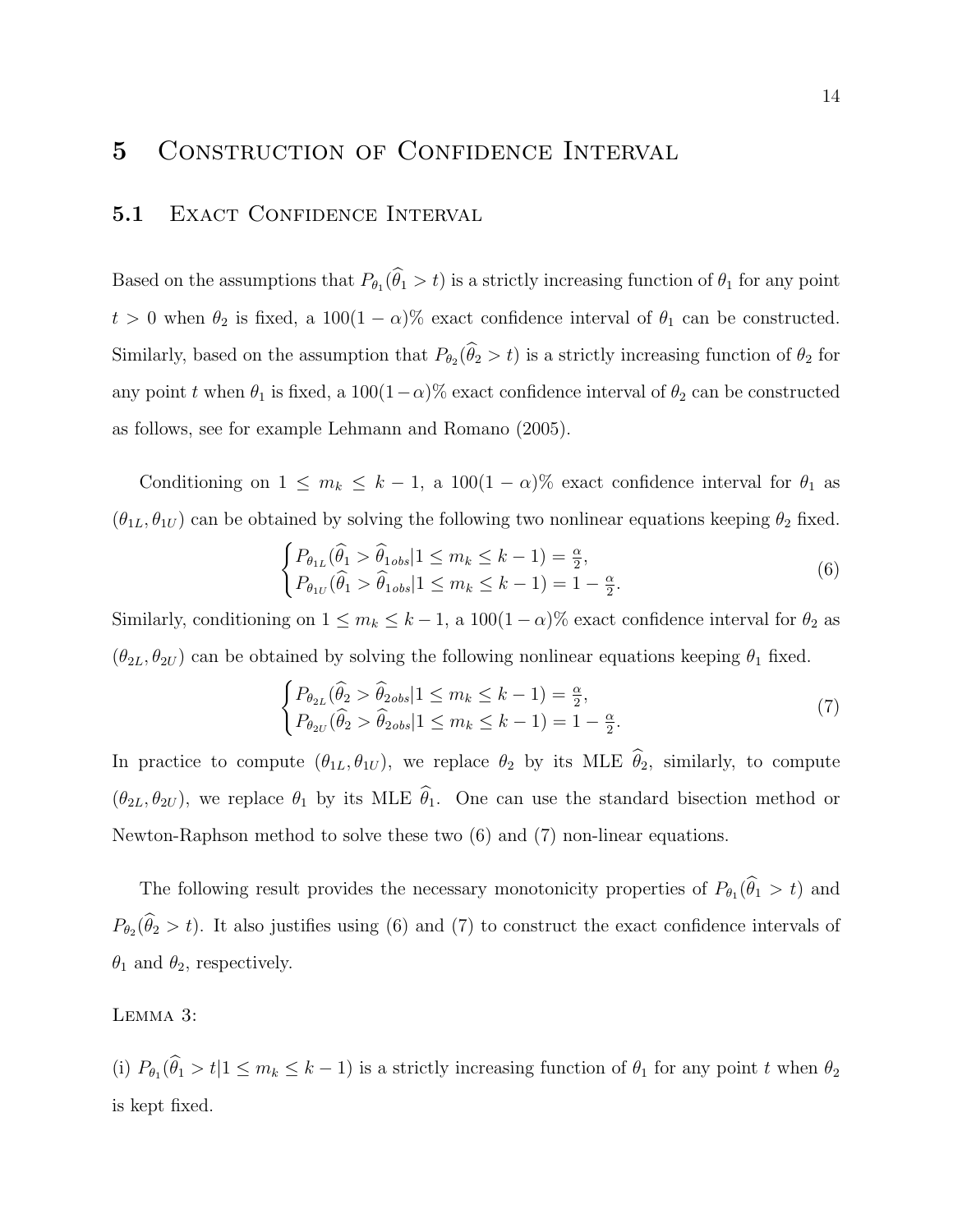(ii)  $P_{\theta_2}(\theta_2 > t | 1 \le m_k \le k - 1)$  is a strictly increasing function of  $\theta_2$  for any point t when  $\theta_1$ is kept fixed.

PROOF: See in appendix.

#### 5.2 BOOTSTRAP CONFIDENCE INTERVAL

Since the exact confidence intervals can be obtained by solving two non-linear equations we propose to use parametric bootstrap confidence intervals also as an alternative. The following steps can be followed to construct parametric bootstrap confidence intervals.

Step 1: Given the original data, compute  $\widehat{\theta}_1$ ,  $\widehat{\theta}_2$ .

Step 2: Generate a bootstrap sample  $\{(W_1^*, Z_1^*)\dots, (W_k^*, Z_k^*)\}$  using the algorithm provided in Section 4 for a given m, n, k,  $(R_1, \ldots R_{k-1}), \hat{\theta}_1, \hat{\theta}_2,$ .

Step 3: Compute  $\hat{\theta}_1^*, \hat{\theta}_2^*$  based on the bootstrap sample.

Step 4: Repeat Step 1-Step 3 say B times and obtain  $\{\hat{\theta}_{11}^*, \ldots, \hat{\theta}_{1B}^*\}$  and  $\{\hat{\theta}_{21}^*, \ldots, \hat{\theta}_{2B}^*\}$ . Sort  $\widehat{\theta}_{1j}^*$  in ascending order to get  $(\widehat{\theta}_{1(1)}^*, \ldots, \widehat{\theta}_{1(B)}^*)$ . Similarly sort  $\widehat{\theta}_{2j}^*$  in ascending order to get  $(\widehat{\theta}_{2(1)}^*, \ldots, \widehat{\theta}_{2(B)}^*)$ .

Step 5: Construct a  $100(1-\alpha)$ % confidence interval for  $\theta_1$  as  $(\hat{\theta}^*_{1([\frac{\alpha}{2}B])}, \hat{\theta}^*_{1([[1-\frac{\alpha}{2})B]})$  and a  $100(1-\alpha)\%$  confidence interval for  $\theta_2$  as  $(\widehat{\theta}_{2([\frac{\alpha}{2}B])}^*, \widehat{\theta}_{2([\left(1-\frac{\alpha}{2}B]\right)})^*$ . Here [x] denotes the largest integer less than or equal to x.

## 6 Simulation Results And Data Analysis

#### **6.1 SIMULATION RESULTS**

We perform some simulation experiments to compare the performances of the estimators based on NJPC and JPC schemes. We have taken different m, n, k, different  $(\theta_1, \theta_2)$  and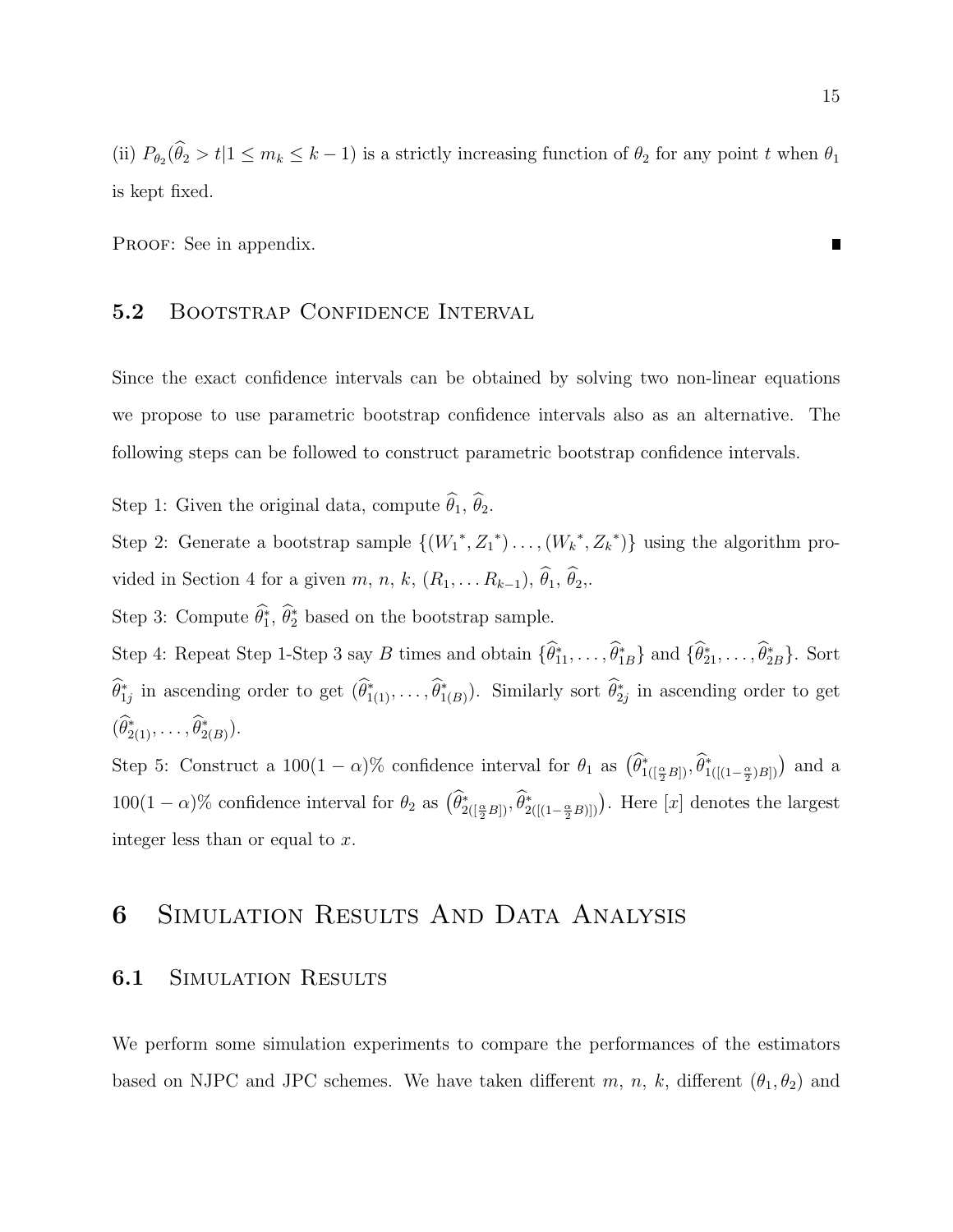different  $R_1, \ldots, R_{k-1}$  values. For a given set of parameters and the sample sizes, we generate sample based on the algorithm provided in Section 4. In each case we compute the MLEs based on the observed sample, and report their average estimates (AE) and mean squared errors (MSEs) based on 10,000 replications. In each case for the NJPC scheme we construct the exact confidence intervals of  $\theta_1$  and  $\theta_2$ , and we report the average lengths (AL) and the coverage percentages (CP) based on 1000 replications. For each sample we compute the bootstrap confidence intervals based on 1000 replications and we report the average lengths and the coverage percentages based on 1000 replications. All the results are reported in Tables 1 - 4. We use the following notation to denote a particular progressive censoring scheme. For example when  $m = 15$ ,  $n = 12$ ,  $k = 6$  and  $R = (4, 0)$  means  $R_1 = 4$ ,  $R_2 = R_3 = R_4 = R_5 = 0.$ 

Table 1: AE and MSE of the MLE's taking  $\theta_1 = .5, \theta_2 = 1, m = 15, n = 12$ 

|                                | <b>MLE</b>             | <b>NJPC</b> |            | $_{\rm JPC}$ |            |
|--------------------------------|------------------------|-------------|------------|--------------|------------|
| Censoring scheme               |                        | ΑE          | <b>MSE</b> | AЕ           | <b>MSE</b> |
| $k=6, R=(4,0(4))$              | $\widehat{\theta}_1$   | 0.575       | 0.099      | 0.563        | 0.113      |
|                                | $\widehat{\theta}_2$   | 0.995       | 0.377      | 1.125        | 0.607      |
| $k=6, R=(0,4,0(3))$            | $\widehat{\theta}_1$   | 0.577       | 0.106      | 0.565        | 0.114      |
|                                | $\widehat{\theta}_{2}$ | 1.001       | 0.380      | 1.122        | 0.599      |
| $k=6, R=(0_{(2)}, 4, 0_{(2)})$ | $\widehat{\theta}_1$   | 0.573       | 0.106      | 0.571        | 0.112      |
|                                | $\hat{\theta}_2$       | 1.016       | 0.388      | 1.147        | 0.622      |
| $k=6, R=(0_{(3)}, 4, 0)$       | $\hat{\theta}_1$       | .580        | 0.108      | 0.567        | 0.112      |
|                                | $\hat{\theta}_2$       | 1.034       | 0.411      | 1.133        | 0.598      |
| $k=6, R=(0_{(4)}, 4)$          | $\hat{\theta}_1$       | 0.571       | 0.103      | 0.569        | 0.106      |
|                                | $\hat{\theta}_2$       | 1.044       | 0.421      | 1.124        | 0.585      |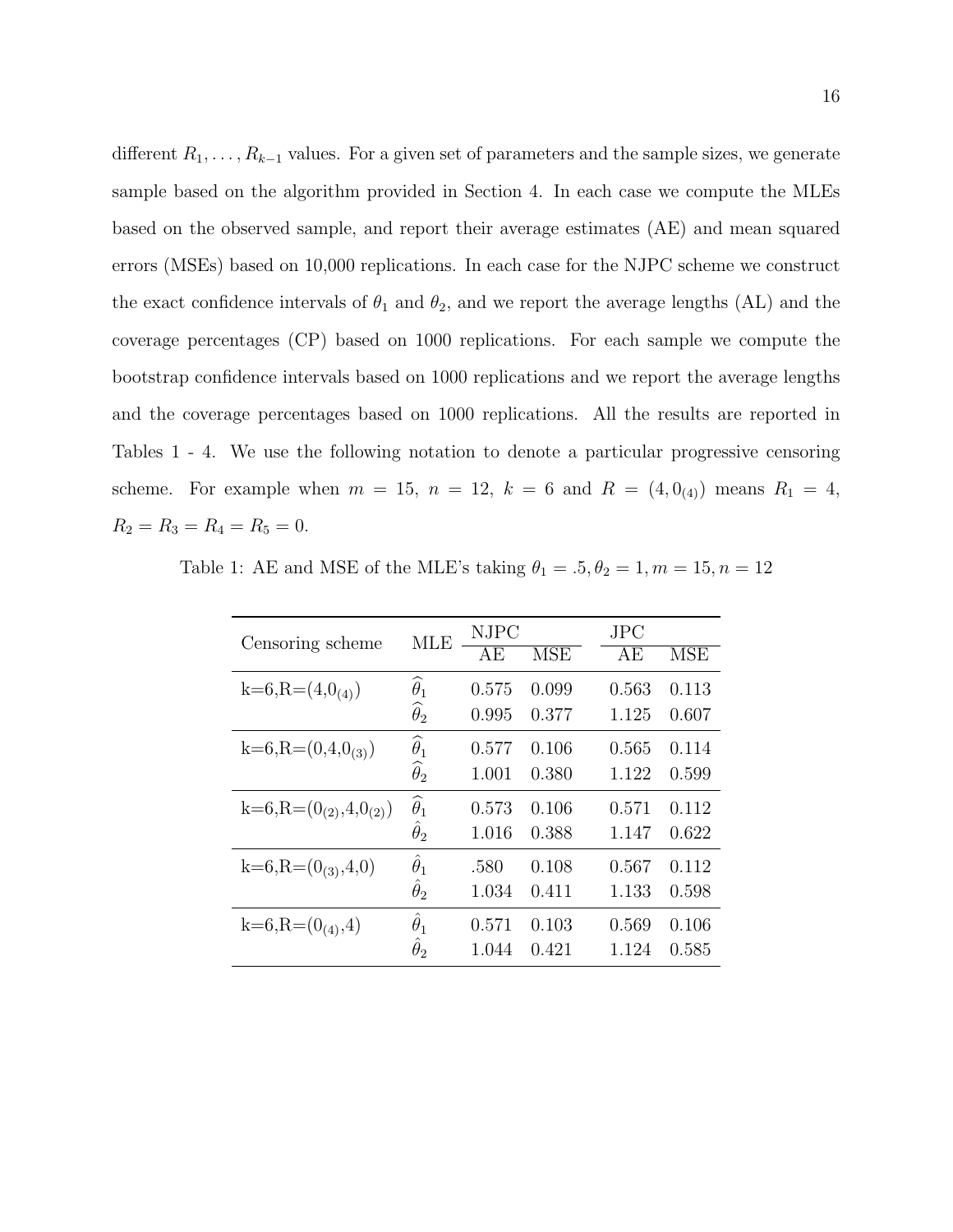|                                | <b>MLE</b>                                 | <b>NJPC</b> |            | $_{\rm JPC}$ |            |
|--------------------------------|--------------------------------------------|-------------|------------|--------------|------------|
| Censoring scheme               |                                            | АE          | <b>MSE</b> | AE           | <b>MSE</b> |
| $k=8, R=(3,0(6))$              | $\widehat{\theta}_1$                       | 0.538       | 0.056      | 0.537        | 0.062      |
|                                | $\widehat{\theta}_2$                       | 1.121       | 0.504      | 1.238        | 0.838      |
| $k=8, R=(0_{(2)}, 3, 0_{(4)})$ | $\widehat{\theta}_1$                       | 0.541       | 0.059      | 0.534        | 0.063      |
|                                | $\widehat{\theta}_2$                       | 1.134       | 0.523      | 1.226        | 0.805      |
| $k=8, R=(0_{(3)},3,0_{(3)})$   | $\widehat{\theta}_1 \\ \widehat{\theta}_2$ | .539        | 0.056      | 0.534        | 0.061      |
|                                |                                            | 1.138       | 0.543      | 1.238        | 0.817      |
| $k=8, R=(0(5), 7, 0)$          | $\widehat{\theta}_1$                       | 0.540       | 0.059      | 0.537        | 0.061      |
|                                | $\widehat{\theta}_2$                       | 1.156       | 0.577      | 1.231        | 0.792      |
| $k=8, R=(0_{(6)}, 7)$          | $\widehat{\theta}_1$                       | 0.543       | 0.063      | 0.538        | 0.066      |
|                                | $\widehat{\theta}_2$                       | 1.159       | 0.574      | 1.227        | 0.834      |

Table 2: AE and MSE of the MLE's taking  $\theta_1 = .5, \theta_2 = 1, \, m = 15, \, n = 12$ 

Table 3: AL and CP of CI's taking  $\theta_1 = .5, \theta_2 = .6, m = 20, n = 25$ 

| Censoring scheme               | Parameter  | Exact $90\%$ CI |           | Bootstrap 90%CI |           |
|--------------------------------|------------|-----------------|-----------|-----------------|-----------|
|                                |            | AL              | CP        | AI              | CP        |
| $k=8, R=(7,0(6))$              | $\theta_1$ | 2.920           | 89.80%    | 1.279           | 91.80%    |
|                                | $\theta_2$ | 2.190           | $90.90\%$ | 1.384           | 89.00%    |
| $k=8, R=(0_{(3)}, 7, 0_{(3)})$ | $\theta_1$ | 2.912           | 89.40%    | 1.288           | 90.70%    |
|                                | $\theta_2$ | 2.101           | 91.70%    | 1.395           | $90.60\%$ |
| $k=8, R=(0(5), 7, 0)$          | $\theta_1$ | 2.799           | 88.80%    | 1.237           | 89.60%    |
|                                | $\theta_2$ | 2.214           | 91.40%    | 1.479           | 91.10%    |
| $k=8, R=(0_{(6)}, 7)$          | $\theta_1$ | 2.871           | 89.30%    | 1.246           | 89.50%    |
|                                | $\theta_2$ | 2.399           | $90.50\%$ | 1.409           | 89.20%    |
| $k=8, R=(0(7))$                | $\theta_1$ | 2.476           | 90.40\%   | 1.223           | $90.50\%$ |
|                                | $\theta_2$ | 2.455           | 91.40%    | 1.485           | 89.20%    |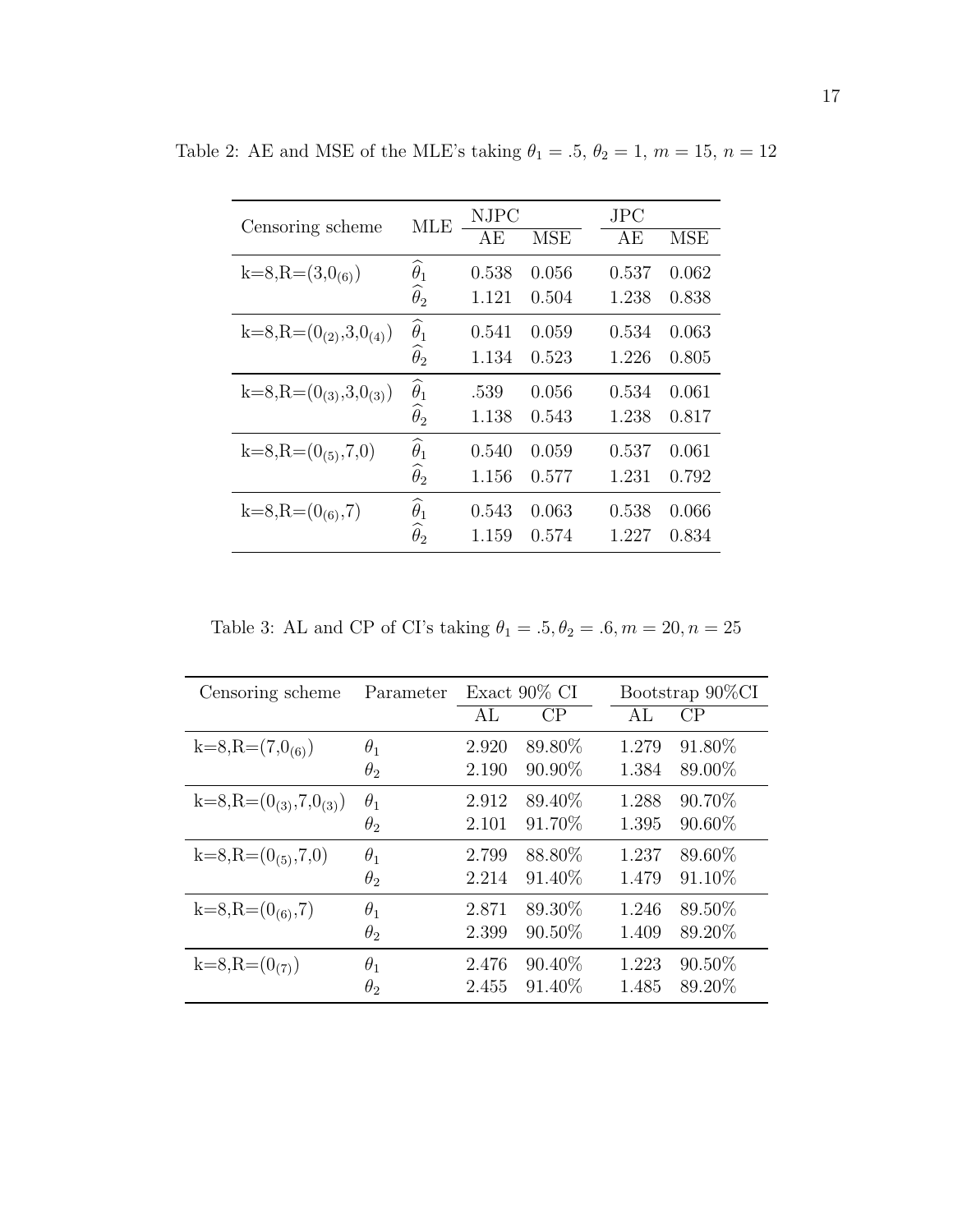| Censoring scheme                | Parameter  | Exact $90\%$ CI |           | Bootstrap 90%CI |           |
|---------------------------------|------------|-----------------|-----------|-----------------|-----------|
|                                 |            | AL              | CP        | AL              | CP        |
| $k=6, R=(10,0_{(4)})$           | $\theta_1$ | 4.410           | 89.10\%   | 1.213           | 92.90%    |
|                                 | $\theta_2$ | 3.188           | 88.90%    | 1.531           | 91.40%    |
| $k=6, R=(0_{(2)}, 10, 0_{(2)})$ | $\theta_1$ | 4.252           | 88.50%    | 1.241           | 92.30%    |
|                                 | $\theta_2$ | 3.201           | 89.40\%   | 1.578           | 90.80%    |
| $k=6, R=(0_{(4)}, 10)$          | $\theta_1$ | 4.008           | 88.40\%   | 1.293           | 91.70%    |
|                                 | $\theta_2$ | 3.550           | 90.90%    | 1.543           | 92.60%    |
| $k=6, R=(0(5))$                 | $\theta_1$ | 3.642           | 89.70%    | 1.253           | $90.90\%$ |
|                                 | $\theta_2$ | 3.860           | $90.10\%$ | 1.511           | 89.20%    |

Table 4: AL and CP of CI's taking  $\theta_1 = .5, \theta_2 = .6, m = 20, n = 25$ 

Some of the points are quite clear from the above Tables. It is clear that for both the censoring schemes the estimators are quite satisfactory. In most of the cases considered here it is observed that the MSEs of both the estimators are smaller in case of NJPC than the JPC. Regarding the confidence intervals it is observed that the confidence intervals obtained using the exact distribution and also using the bootstrap method provide satisfactory results. In all the cases the coverage percentages are very close to the nominal level. Regarding the length of the confidence intervals, the bootstrap confidence intervals perform slightly better than the exact confidence intervals. Moreover, the implementation of the bootstrap method is also quite simple in this case.

Now we would like to discuss some of the computational issues we have encountered during the simulation experiments mainly to calculate the exact confidence intervals of  $\theta_1$ and  $\theta_2$ . It is observed that for  $m \neq n$ , and when k is large the computation of  $P(X_r > t)$ and  $P(Y_r > t)$  become quite difficult for large value of t. For small value of k, if  $\theta_1$  and  $\theta_2$  are quite different, then solving the two non-linear equations (6) and (7) become quite difficult. In this case  $P_{\theta_{1U}}(\theta_1 > \theta_{1obs}|1 \le m_k \le k-1)$  and  $P_{\theta_{2U}}(\theta_2 > \theta_{2obs}|1 \le m_k \le k-1)$  become very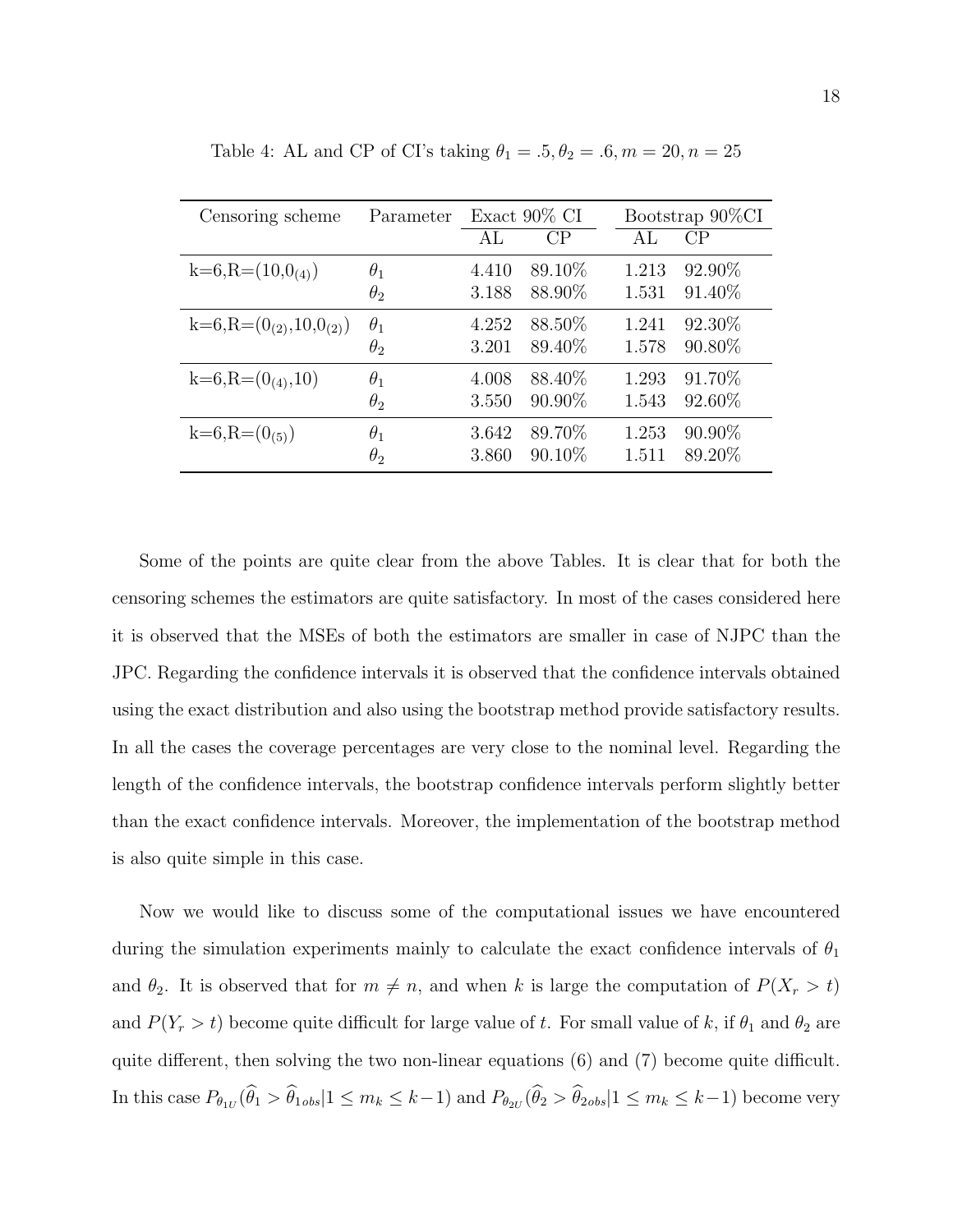flat for large values of  $\theta_{1U}$  and  $\theta_{2U}$ , respectively. Hence the confidence intervals become very wide. On the other hand the construction of confidence intervals based on bootstrapping does not have any numerical issues.

Considering all these points we propose to use bootstrap method for constructing the confidence intervals in this case.

### 6.2 DATA ANALYSIS

In this section we provide the analysis of a data set mainly for illustrative purposes. These data sets were used by Rasouli and Balakrishnan (2010) also and they were originally taken from Proschan (1963). The data represent the intervals between failures (in hours) of the air conditioning system of a fleet of 13 Boeing 720 jet airplanes. It is observed by Proschan (1963) that the failure time distribution of the air conditioning system for each of the planes can be well approximated by exponential distributions. We have considered the planes "7913" and "7914" for our illustrative purposes. The data are presented below:

Plane 7914: 3, 5, 5, 13, 14, 15, 22, 22, 23, 30, 36, 39, 44, 46, 50, 72, 79, 88, 97, 102, 139, 188, 197, 210.

Plane 7913: 1, 4, 11, 16, 18, 18, 18, 24, 31, 39, 46, 51, 54, 63, 68, 77, 80, 82, 97, 106, 111, 141, 142, 163, 191, 206, 216.

In this case  $m = 24$  and  $n = 27$ . We have considered two different NJPC with  $k = 8$ , and different  $R_i$  values.

CENSORING SCHEME 1:  $k = 8$  and  $R = (0_{(7)})$ 

Based on the above censoring scheme we generate  $W$  and  $Z$ , and they are as follows.  $w = (1, 3, 4, 5, 5, 11, 13, 15)$   $z = (0, 1, 0, 1, 1, 0, 1, 1)$ . We compute the MLEs of the unknown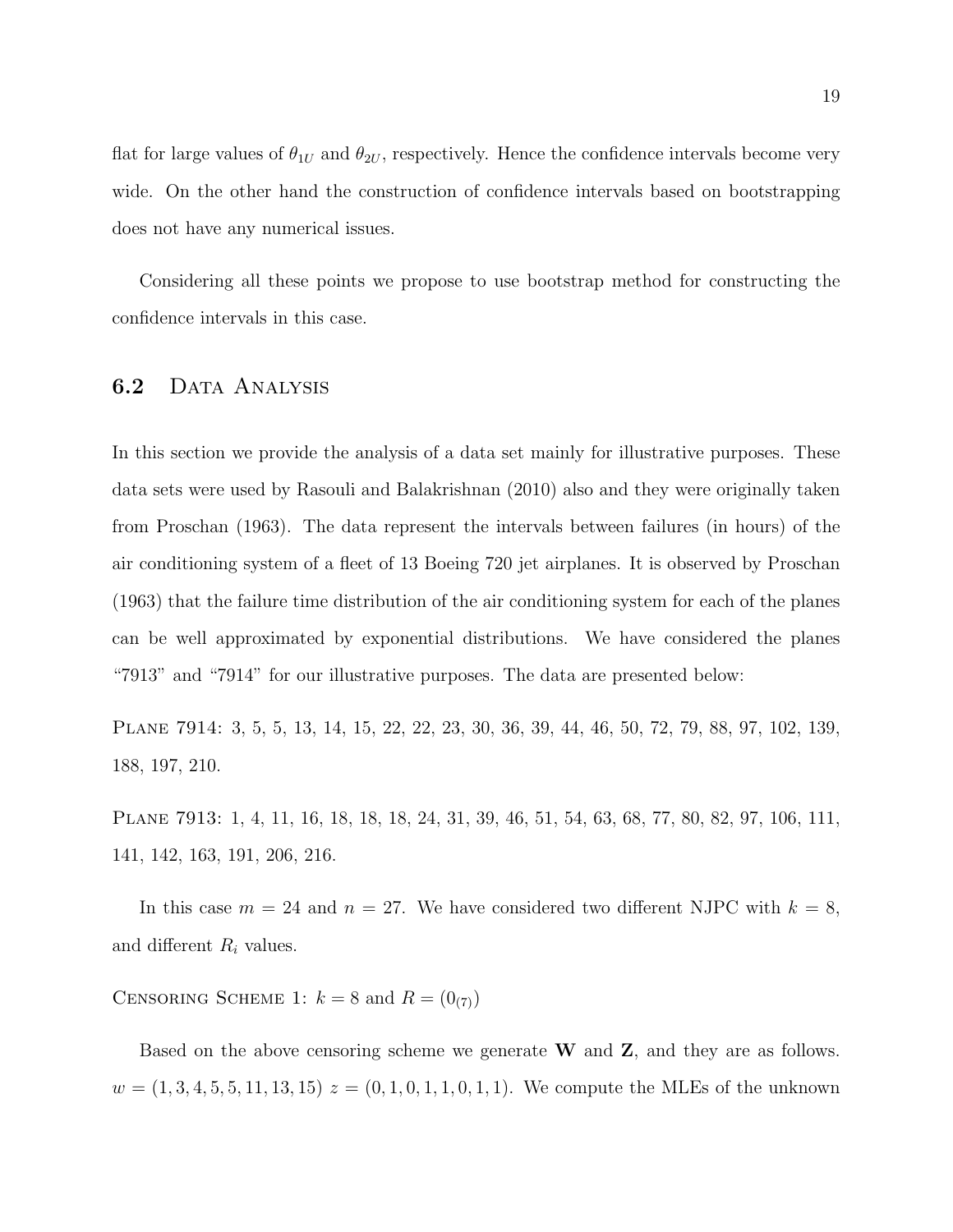parameters and 90% exact and bootstrap confidence intervals in both the cases. The results are reported in Table 5.

|            |                                | parameter MLE Bootstrap 90% CI Exact 90% CI |
|------------|--------------------------------|---------------------------------------------|
| $\theta_1$ | 59.4 (27.862,132.911)          | (30.027, 141.049)                           |
| $\theta_2$ | $114.0 \quad (49.146,345.655)$ | (49.183, 422.490)                           |

Table 5: Results related to Censoring Scheme 1.

CENSORING SCHEME 2:  $k = 8$  and  $R = (2_{(7)})$ 

For the Censoring Scheme 2, the generated W and Z are  $w = (1, 3, 4, 5, 5, 14, 15, 16)$  and  $z = (0, 1, 0, 1, 1, 1, 1, 0)$ . In this case the MLEs and the associate confidence intervals are reported in Table 6

Table 6: Results related to Censoring Scheme 2.

|            | parameter MLE Bootstrap 90% CI Exact 90% CI |                   |
|------------|---------------------------------------------|-------------------|
| $\theta_1$ | 37.8 (17.239, 82.119)                       | (19.318, 93.453)  |
| $\theta_2$ | 79.0 (31.003,249.636)                       | (34.588, 283.294) |

It is clear that the MLEs of the unknown parameters depend quite significantly on the censoring schemes, as expected. The length of the confidence intervals based on bootstrapping are smaller than the exact confidence intervals.

## 7 Conclusion

In this paper we introduce a new joint progressive censoring scheme for two samples. Based on the assumptions that the lifetime distributions of the two populations follow exponential distributions we obtain the MLE's of the unknown parameters, and derive their exact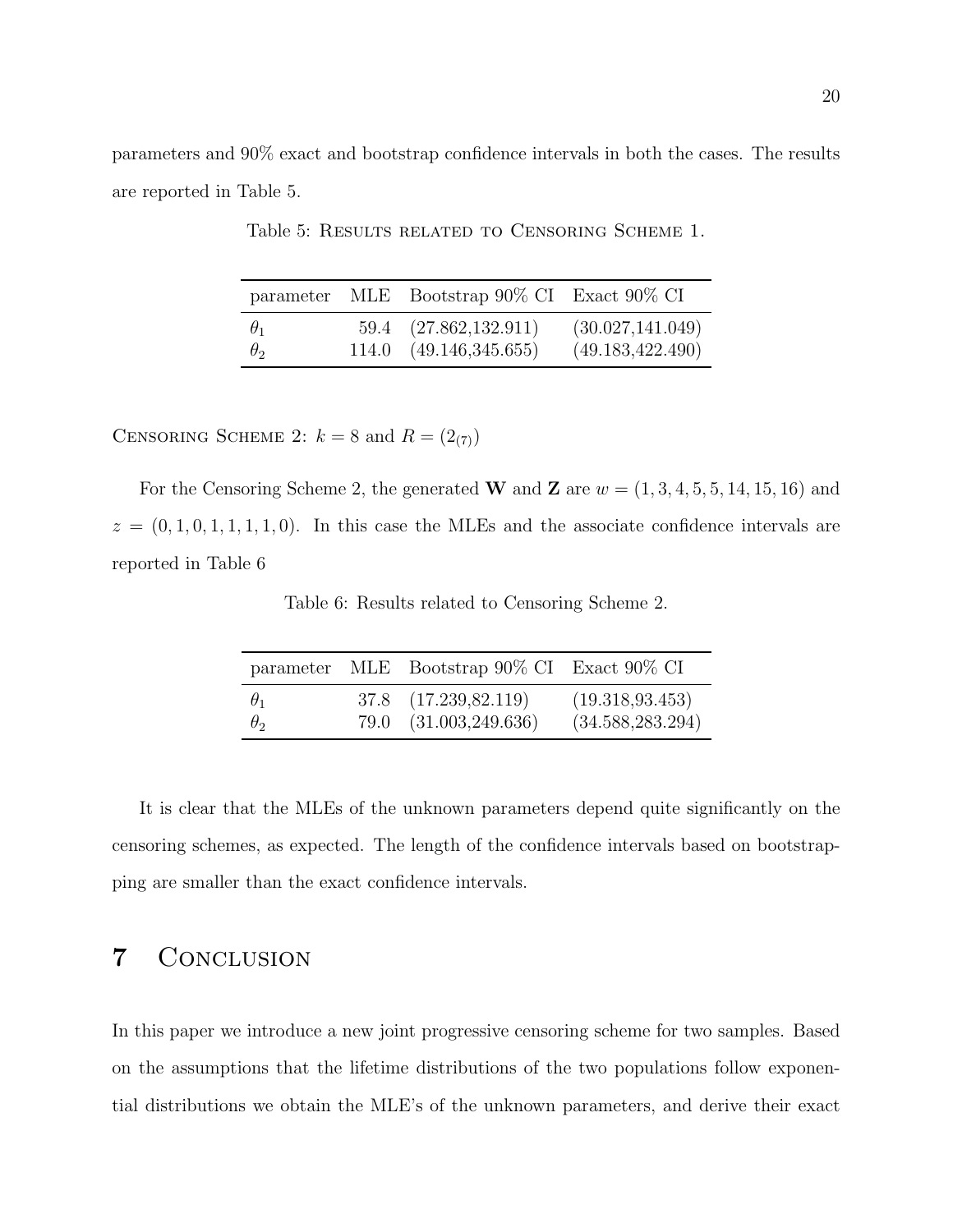distributions. It is observed that analytically the proposed model is easier to handle than the existing joint progressive censoring scheme of Rasouli and Balakrishnan (2010). We perform some simulation experiments and it is observed that in certain cases the MLEs of the unknown parameters based on the proposed model behave better than the existing model. Moreover, performing the simulation experiments based on the proposed model is easier compared to the existing model. Therefore, the proposed model can be used for two sample problem quite conveniently in practice.

In this paper we have assumed that the lifetimes of the items follow exponential distribution. In practice it may not be the case always because exponential distribution has a constant hazard rate. It is well known that because of the flexibility, the Weibull distribution or the generalized exponential distribution are more useful in practice. Therefore, it is important to develop the proper inferential procedures for other lifetime distributions for a two sample problem. More work is needed along these directions.

### Acknowledgements:

The authors would like to thank two unknown reviewers for their constructive comments.

### Appendix

PROOF OF LEMMA 1: Note that

$$
P(m_k = r) = \sum_{\mathbf{z} \in Q_r} P(Z_1 = z_1, ..., Z_k = z_k)
$$
  
= 
$$
\sum_{\mathbf{z} \in Q_r} P(Z_1 = z_1) P(Z_2 = z_2 | Z_1 = z_1) \cdots P(Z_k = z_k | Z_{k-1} = z_{k-1}, ..., Z_1 = z_1).
$$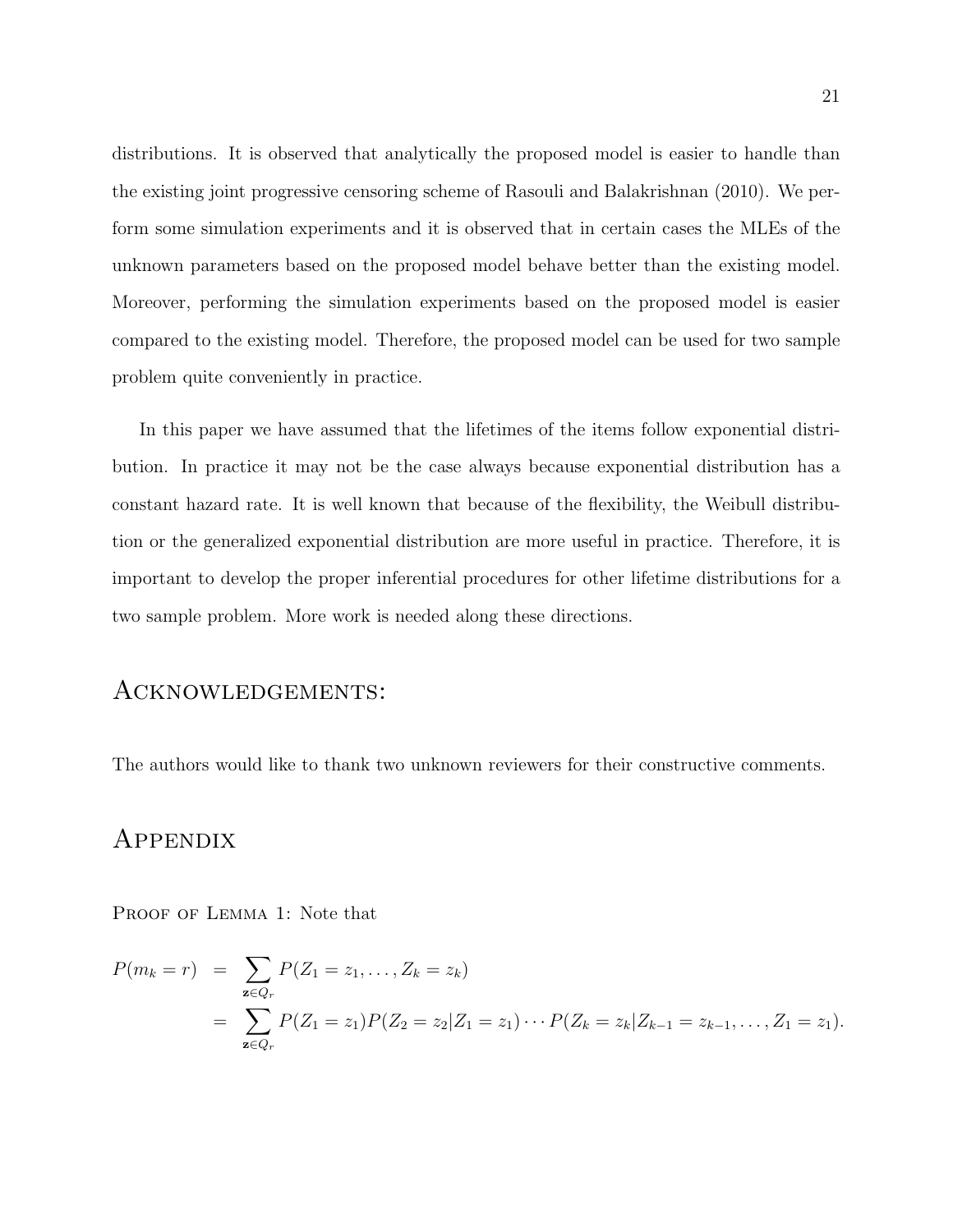Now

$$
P(Z_i = z_i | Z_{i-1},..., Z_1 = z_1) = \frac{(m - \sum_{j=1}^{i-1} (R_j + 1))z_i + (n - \sum_{j=1}^{i-1} (R_j + 1))(1 - z_i)}{(m - \sum_{j=1}^{i-1} (R_j + 1))p + (n - \sum_{j=1}^{i-1} (R_j + 1))q} p^{z_i} q^{1 - z_i},
$$

where  $p = P(X < Y) = \frac{\theta_2}{\theta_2}$  $\theta_1 + \theta_2$ ,  $q = 1 - p$ . Hence  $Z_i$ 's are independent, therefore

$$
P(m_k = r) = \sum_{\mathbf{z} \in Q_r} \prod_{i=1}^k \{ \frac{(m - \sum_{j=1}^{i-1} (R_j + 1))z_i + (n - \sum_{j=1}^{i-1} (R_j + 1))(1 - z_i)}{(m - \sum_{j=1}^{i-1} (R_j + 1))p + (n - \sum_{j=1}^{i-1} (R_j + 1))q} p^{z_i} q^{1 - z_i} \}
$$
  
\n
$$
= \sum_{\mathbf{z} \in Q_r} \prod_{i=1}^k \frac{(m - \sum_{j=1}^{i-1} (R_j + 1))z_i + (n - \sum_{j=1}^{i-1} (R_j + 1))(1 - z_i)}{(m - \sum_{j=1}^{i-1} (R_j + 1))p + (n - \sum_{j=1}^{i-1} (R_j + 1))q} p^{m_k} q^{n_k}
$$
  
\n
$$
= \sum_{\mathbf{z} \in Q_r} \prod_{i=1}^k \frac{(m - \sum_{j=1}^{i-1} (R_j + 1))z_i + (n - \sum_{j=1}^{i-1} (R_j + 1))(1 - z_i)}{(m - \sum_{j=1}^{i-1} (R_j + 1))\theta_2 + (n - \sum_{j=1}^{i-1} (R_j + 1))\theta_1} \theta_1^{k - r} \theta_2^r.
$$

PROOF OF THEOREM 1: Conditioning on  $1 \le m_k \le k - 1$ ,

$$
M_{\hat{\theta}_{1},\hat{\theta}_{2}}(t_{1},t_{2}) = E(e^{t_{1}\hat{\theta}_{1}+t_{2}\hat{\theta}_{2}}|1 \leq m_{k} \leq k-1)
$$
\n
$$
= \sum_{r=1}^{k-1} E(e^{t_{1}\hat{\theta}_{1}+t_{2}\hat{\theta}_{2}}|m_{k}=r)P(m_{k}=r|1 \leq m_{k} \leq k-1)
$$
\n
$$
= \sum_{r=1}^{k-1} \sum_{\mathbf{z}\in Q_{r}} E(e^{t_{1}\hat{\theta}_{1}+t_{2}\hat{\theta}_{2}}|m_{k}=r, \mathbf{Z}=\mathbf{z})P(\mathbf{Z}=\mathbf{z}|m_{k}=r)P(m_{k}=r|1 \leq m_{k} \leq k-1)
$$
\n
$$
= \frac{C}{P(1 \leq m_{k} \leq k-1)} \sum_{r=1}^{k-1} \sum_{\mathbf{z}\in Q_{r}} \frac{1}{\theta_{1}^{r}} \frac{1}{\theta_{2}^{k-r}} \times
$$
\n
$$
\int_{0}^{\infty} \int_{w_{1}}^{\infty} \cdots \int_{w_{k-1}}^{\infty} e^{\frac{t_{1}(\sum_{i=1}^{k-1}(R_{i}+1)w_{i}+(m-\sum_{i=1}^{k-1}(R_{i}+1))w_{k})}{r}} \times e^{\frac{t_{2}(\sum_{i=1}^{k-1}(R_{i}+1)w_{i}+(n-\sum_{i=1}^{k-1}(R_{i}+1))w_{i}+m-\sum_{i=1}^{k-1}(R_{i}+1))w_{i}}{k-r}}
$$
\n
$$
\times e^{-\frac{1}{\theta_{1}}(\sum_{i=1}^{k-1}(R_{i}+1)w_{i}+(m-\sum_{i=1}^{k-1}(R_{i}+1))w_{k})} dw_{k} \dots dw_{2}dw_{1}
$$
\n
$$
= \frac{C}{P(1 \leq m_{k} \leq k-1)} \sum_{r=1}^{k-1} \sum_{\mathbf{z}\in Q_{r}} \frac{1}{\theta_{1}^{r}} \frac{1}{\theta_{2}^{k-r}}
$$
\n
$$
\{\prod_{j=1}^{k} \frac{(m-\sum_{i=1}^{j-1}(R_{i}+1))}{\theta
$$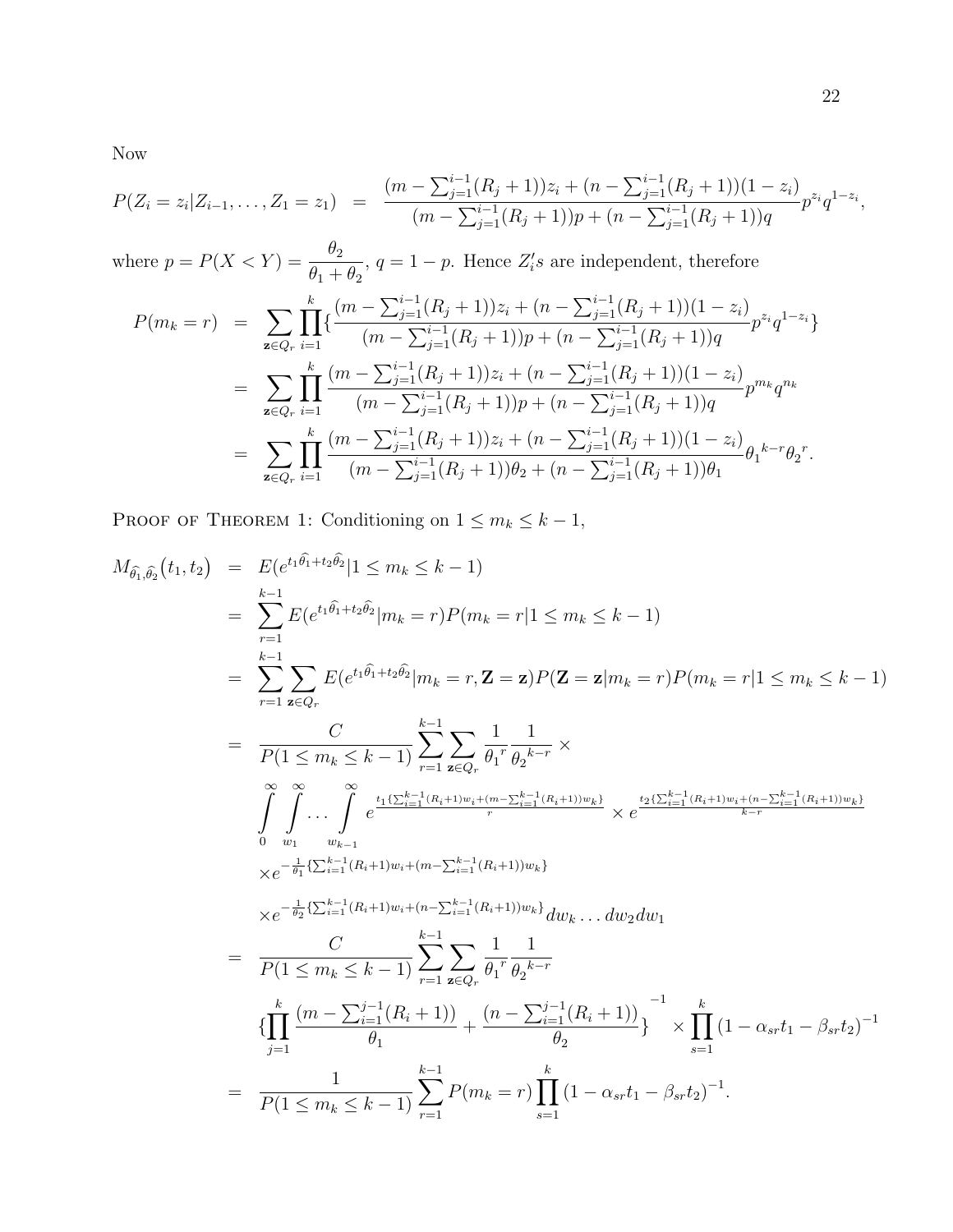PROOF OF LEMMA 2:

$$
E(e^{tW_j}) = \sum_{r=0}^{k} \sum_{\mathbf{z}\in Q_r} E(e^{tW_j}|m_k = r, \mathbf{Z} = \mathbf{z})P(\mathbf{Z} = \mathbf{z}|m_k = r)P(m_k = r)
$$
  
\n
$$
= C \sum_{r=1}^{k-1} \sum_{\mathbf{z}\in Q_r} \int_{0}^{\infty} \int_{w_1}^{\infty} \cdots \int_{w_{k-1}}^{\infty} \frac{1}{\theta_1^r} \frac{1}{\theta_2^{k-r}} e^{tw_j} \times e^{-\frac{1}{\theta_1} \{\sum_{i=1}^{k-1} (R_i+1)w_i+(m-\sum_{i=1}^{k-1} (R_i+1))w_k\}}{\chi(e^{-\frac{1}{\theta_2} \{\sum_{i=1}^{k-1} (R_i+1)w_i+(m-\sum_{i=1}^{k-1} (R_i+1))w_k\}} d w_k \dots d w_2 d w_1}
$$
  
\n
$$
= C \sum_{r=0}^{k} \sum_{\mathbf{z}\in Q_r} \frac{1}{\theta_1^r} \frac{1}{\theta_2^{k-r}}
$$
  
\n
$$
\times \{a_k(a_k + a_{k-1}) \cdots (a_k + a_{k-1} + \cdots + a_{j+1}) (a_k + a_{k-1} + \cdots + a_{j+1} + a'_j + a_{j-1})\}^{-1} \cdots
$$
  
\n
$$
\times (a_k + a_{k-1} + \cdots + a_{j+1} + a'_j + a_{j-1} + \cdots + a_1)^{-1}
$$
  
\n
$$
= C \sum_{r=0}^{k} \sum_{\mathbf{z}\in Q_r} \frac{1}{\theta_1^r} \frac{1}{\theta_2^{k-r}}
$$
  
\n
$$
\times \{a_k(a_k + a_{k-1}) \cdots (a_k + a_{k-1} + \cdots + a_j) \cdots (a_k + a_{k-1} + \cdots + a_j + a_{j-1} + \cdots + a_1)
$$
  
\n
$$
\times \frac{(a_k + a_{k-1} + \cdots + a_j) \cdots (a_k + a_{k-1} + \cdots + a_j + a_{j-1} + \cdots + a_1)}{(a_k + a_{k-1} + \cdots + a_j) \cdots
$$

Here

$$
a_j = \frac{(R_j + 1)}{\theta_1} + \frac{(R_j + 1)}{\theta_2}, \quad j = 1, ..., k - 1;
$$
  
\n
$$
a_k = \frac{(m - \sum_{j=1}^{k-1} (R_j + 1))}{\theta_1} + \frac{(n - \sum_{j=1}^{k-1} (R_j + 1))}{\theta_2}; \quad a'_j = a_j - t;
$$
  
\n
$$
E_s = \frac{(m - \sum_{j=1}^{s-1} (R_j + 1))}{\theta_1} + \frac{(n - \sum_{j=1}^{s-1} (R_j + 1))}{\theta_2}.
$$

PROOF OF LEMMA 3: To prove Lemma 3, we mainly use the "Three Monotonicity Lemmas" of Balakrishnan and Iliopoulos (2009). We briefly state the "Three Monotonicity Lemmas"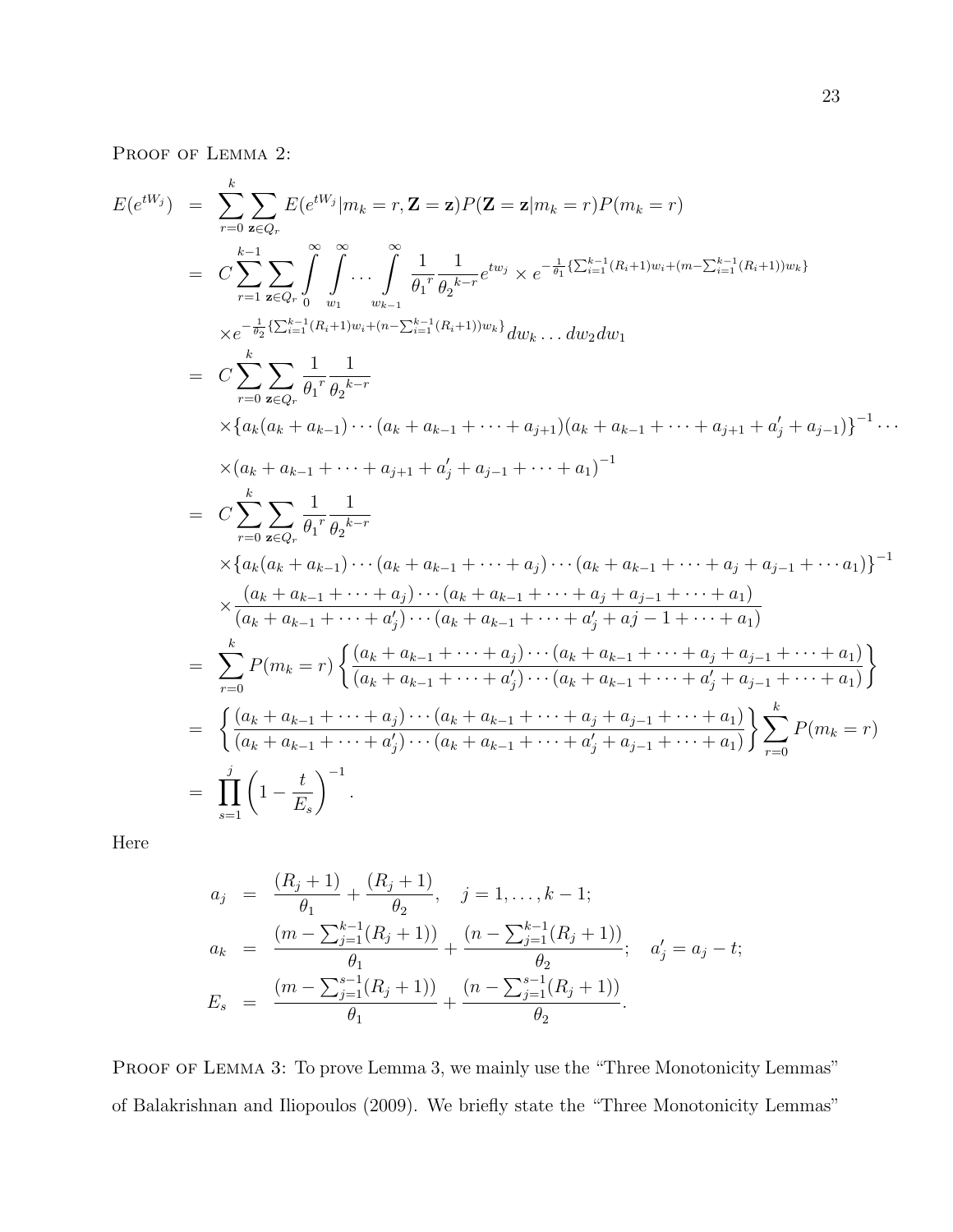for convenience, and we will show that both  $\hat{\theta}_1$  and  $\hat{\theta}_2$  satisfy the "Three Monotonicity Lemmas".

Suppose  $\hat{\theta}$  is an estimate of  $\theta$ , and the survival function of  $\hat{\theta}$  can be written in the following form:

$$
P_{\theta}(\widehat{\theta} > x) = \sum_{d \in \mathcal{D}} P_{\theta}(\widehat{\theta} > x | D = d) P_{\theta}(D = d),
$$

where  $D$  is a finite set.

Lemma (Three Monotonicity Lemmas:) Assume that the following hold true:

(M1)  $P_{\theta}(\widehat{\theta} > x | D = d)$  is increasing in  $\theta$  for all x and  $d \in \mathcal{D}$ ;

- (M2) For all x and  $\theta > 0$ ,  $P_{\theta}(\widehat{\theta} > x | D = d)$  is decreasing in  $d \in \mathcal{D}$ ;
- (M3) D is stochastically decreasing in  $\theta$ .

Then  $P_{\theta}(\widehat{\theta} > x)$  is increasing in  $\theta$  for any fixed x.

Now to prove (i), first observe that

$$
P_{\theta_1}(\widehat{\theta}_1 > t | 1 \le m_k \le k - 1) = \sum_{r=1}^{k-1} P_{\theta_1}(\widehat{\theta}_1 > t | m_k = r) P_{\theta_1}(m_k = r | 1 \le m_k \le k - 1).
$$

Hence, (i) can be proved if we can show that

- (M1)  $P_{\theta_1}(\theta_1 > t | m_k = r)$  is increasing in  $\theta_1, \forall t, r \in \{1, ... k 1\};$
- (M2)  $P_{\theta_1}(\theta_1 > t | m_k = r)$  is decreasing in  $r, \forall t, \theta_1 > 0;$
- (M3) The conditional distribution of  $m_k$  is stochastically decreasing in  $\theta_1$ .

From the moment generating function of  $E(e^{t\theta_1}|m_k = r)$  it is easily observe that conditioning on  $m_k = r$ ,  $\widehat{\theta}_1 \triangleq \sum_{s=1}^k X_{sr}$ , where  $X_{sr} \sim \text{Exp}(\alpha_{sr})$  and they are independently distributed. Here  $\alpha_{sr}$ 's are same as defined in Theorem 1. Since  $\alpha_{sr}$  is increasing with  $\theta_1$ , the distribution of  $X_{sr}$  is stochastically increasing with  $\theta_1$ . Since  $X_{sr}$ 's are independently distributed, (M1) is satisfied.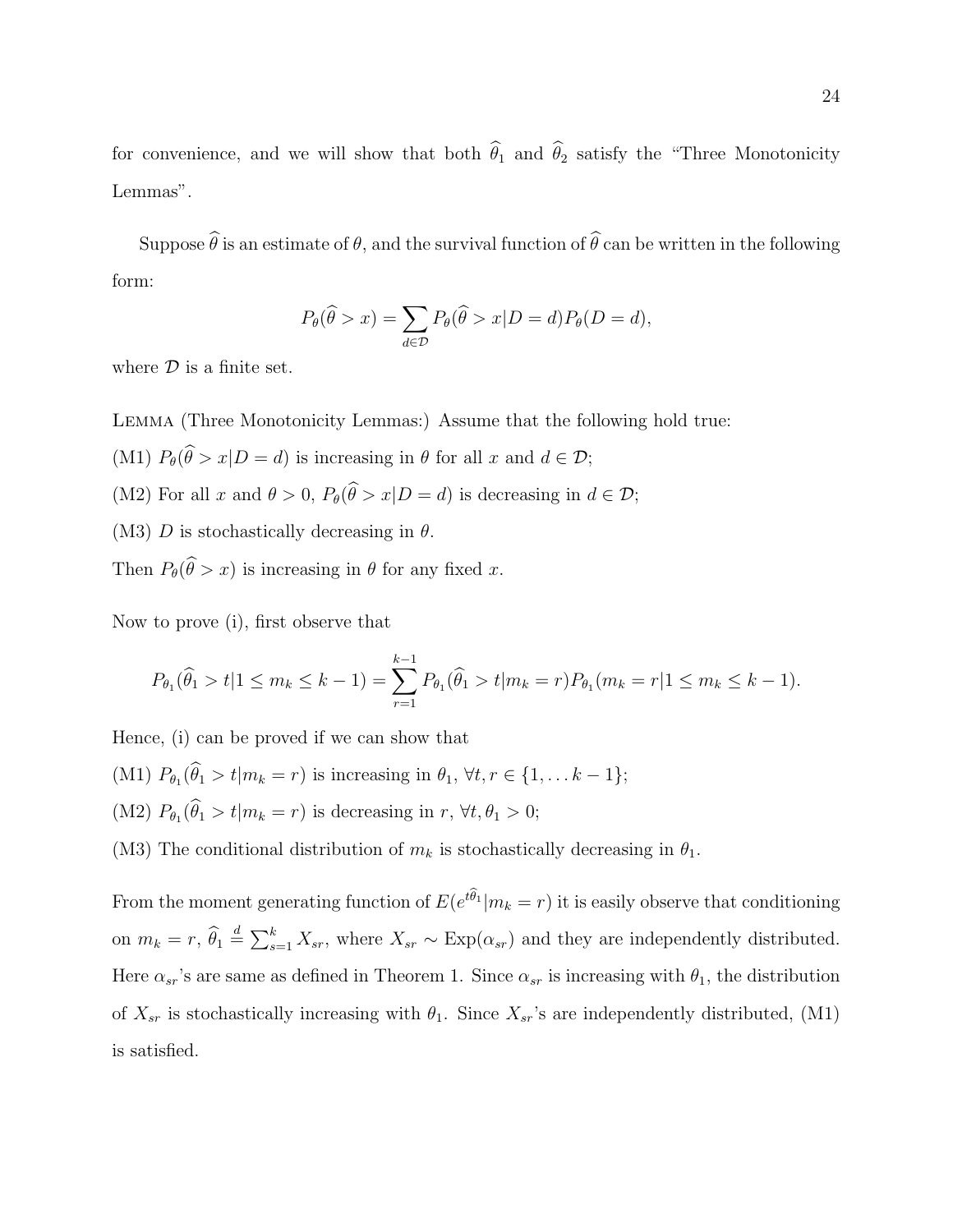Now to prove (M2), observe that

$$
\widehat{\theta}_1 | \{ m_k = r \} \stackrel{d}{=} \frac{\sum_{i=1}^{k-1} (R_i + 1) w_i + (m - \sum_{i=1}^{k-1} (R_i + 1)) w_k}{r}
$$

$$
\widehat{\theta}_1 | \{ m_k = r + 1 \} \stackrel{d}{=} \frac{\sum_{i=1}^{k-1} (R_i + 1) w_i + (m - \sum_{i=1}^{k-1} (R_i + 1)) w_k}{r + 1}
$$

Hence for all t and for  $\theta_1 > 0$ ,  $P_{\theta_1}(\theta_1 > t | m_k = r) > P_{\theta_1}(\theta_1 > t | m_k = r + 1)$ . This proves (M2).

To prove (M3) it is enough to show  $m_k$  has monotone likelihood ratio property with respect to  $\theta_1$ . For  $\theta_1 < \theta_1'$ 

$$
\frac{P_{\theta_1}(m_k=r|1\leq m_k\leq k-1)}{P_{\theta_1'}(m_k=r|1\leq m_k\leq k-1)} \propto \frac{P_{\theta_1}(m_k=r)}{P_{\theta_1'}(m_k=r)} \propto \left(\frac{\theta_1}{\theta_1'}\right)^{k-r} \uparrow r.
$$

# References

- [1] Ashour, S.K. and Abo-Kasem, O.E. (2014), "Parameter Estimation for Two Weibull Populations under Joint Type II Censored Scheme", International Journal of Engineering, vol. 5, pp. 8269.
- [2] Balakrishnan, N. (2007), "Progressive censoring methodology: an appraisal", TEST, vol. 16, pp. 211 - 296 (with discussions).
- [3] Balakrishnan, N and Cramer, E. (2014), Art of Progressive Censoring, Springer, New York.
- [4] Balakrishnan, N and Iliopoulos, G (2009), "Stochastic monotonicity of the MLE of exponential mean under different censoring schemes", Annals of the Institute of Statistical Mathematics, vol. 61, pp. 753–772.
- [5] Balakrishnan, N and Rasouli, A. (2008), "Exact likelihood inference for two exponential populations under joint Type-II censoring", *Computational Statistics & Data Analysis*, vol. 52, pp. 2725–2738.

.